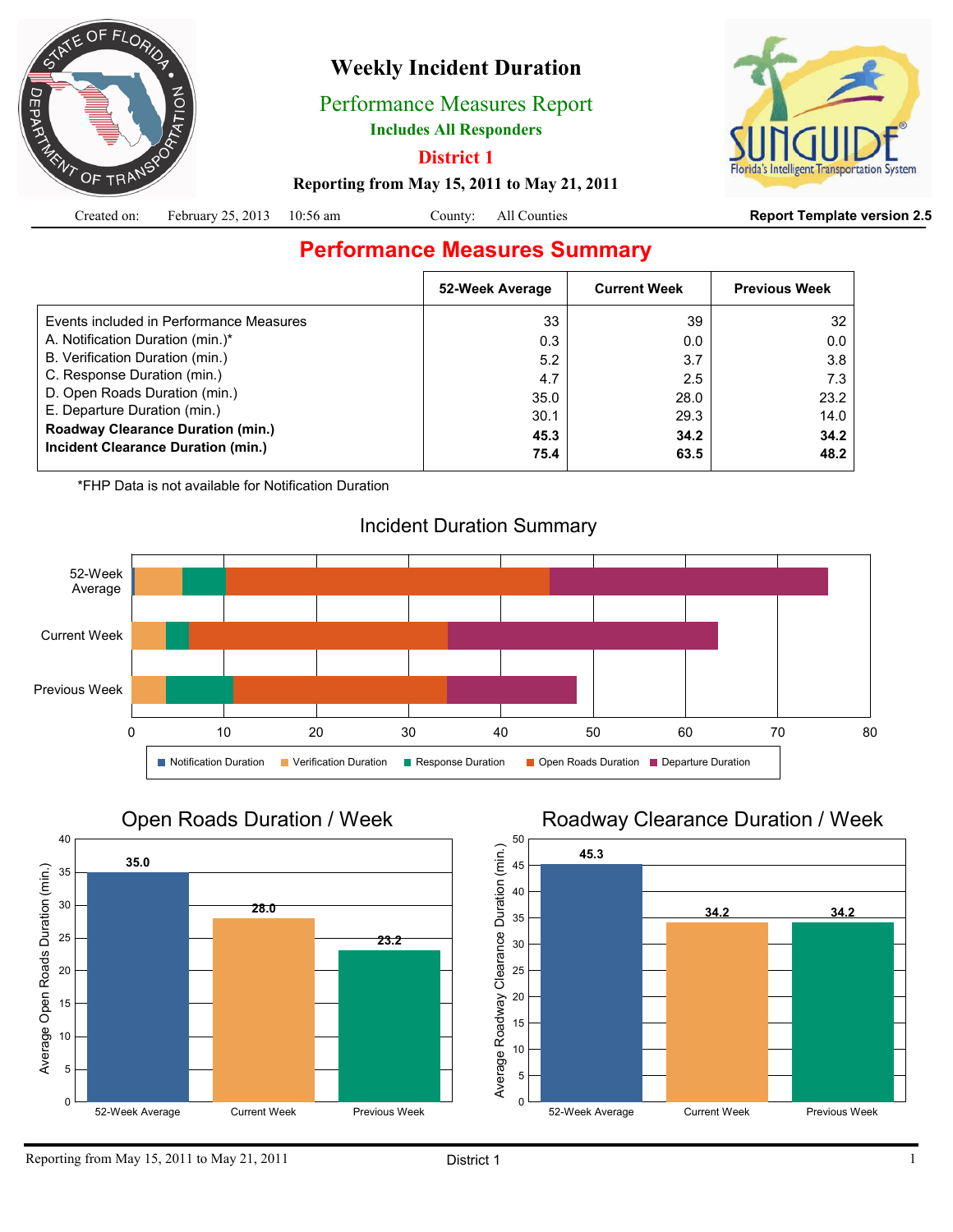# **Performance Measures Summary**

## **Incidents with Road Ranger Response**

|                                          | 52-Week Average | <b>Current Week</b> | <b>Previous Week</b> |
|------------------------------------------|-----------------|---------------------|----------------------|
| Events included in Performance Measures  | 21              | 28                  | 26                   |
| A. Notification Duration (min.)*         | 0.5             | 0.0                 | 0.0                  |
| B. Verification Duration (min.)          | 4.4             | 3.0 <sub>2</sub>    | 4.0                  |
| C. Response Duration (min.)              | 3.9             | 1.9                 | 8.0                  |
| D. Open Roads Duration (min.)            | 26.4            | 16.1                | 20.4                 |
| E. Departure Duration (min.)             | 25.0            | 15.8                | 11.3                 |
| <b>Roadway Clearance Duration (min.)</b> | 35.2            | 21.0                | 32.4                 |
| Incident Clearance Duration (min.)       | 60.2            | 36.8                | 43.7                 |

\*FHP Data is not available for Notification Duration



#### Incident Clearance Duration

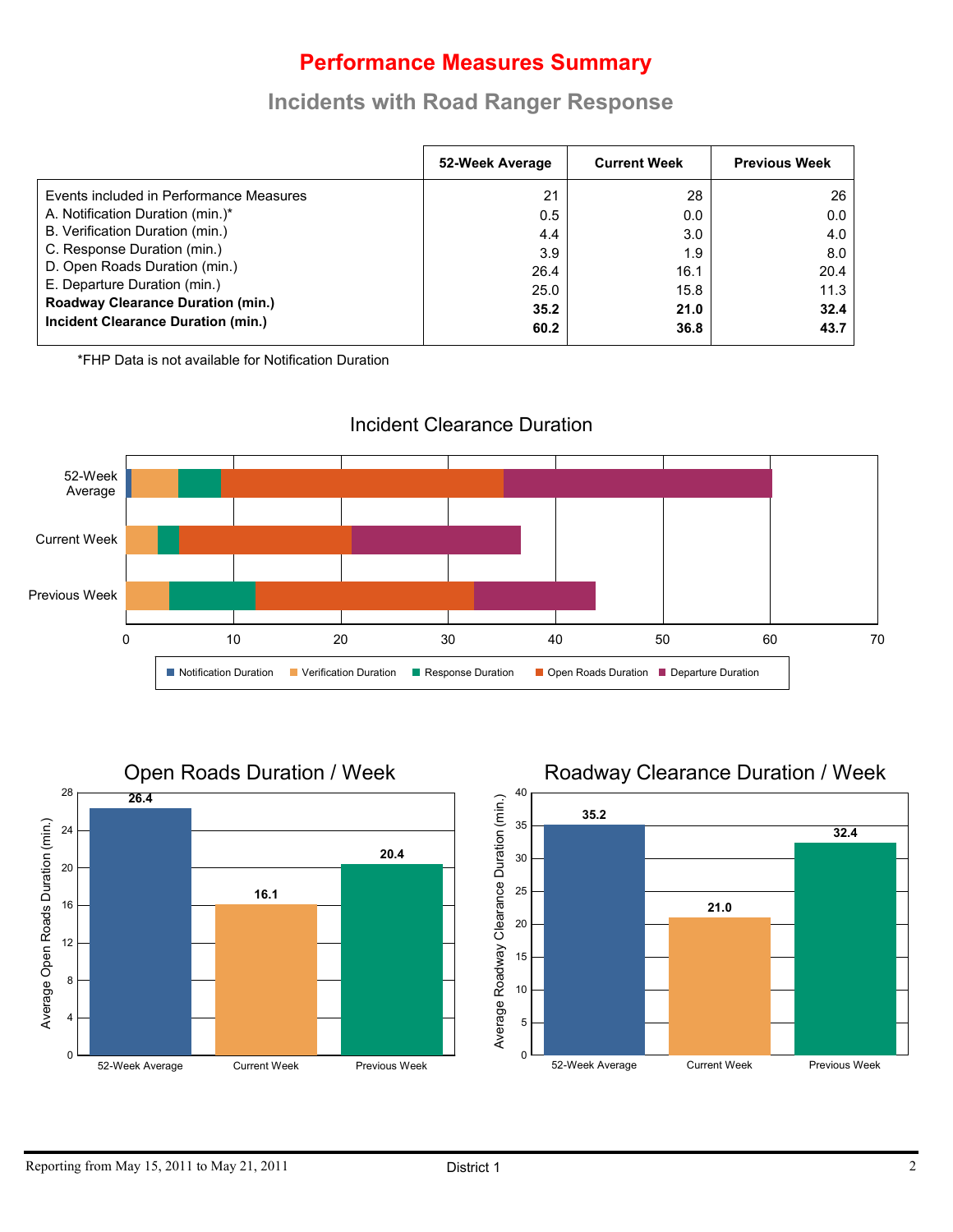# **Performance Measures Summary**

## **Incidents without Road Ranger Response**

| 52-Week Average | <b>Current Week</b> | <b>Previous Week</b> |
|-----------------|---------------------|----------------------|
| 12              | 11                  |                      |
| 0.0             | 0.0                 | 0.0                  |
| 6.8             | 5.6                 | 2.7                  |
| 6.1             | 3.9                 | 4.0                  |
| 50.3            | 58.3                | 35.1                 |
| 39.1            | 63.7                | 25.8                 |
| 63.2            | 67.9                | 41.8<br>67.6         |
|                 | 102.3               | 131.5                |

\*FHP Data is not available for Notification Duration





## Roadway Clearance Duration / Week

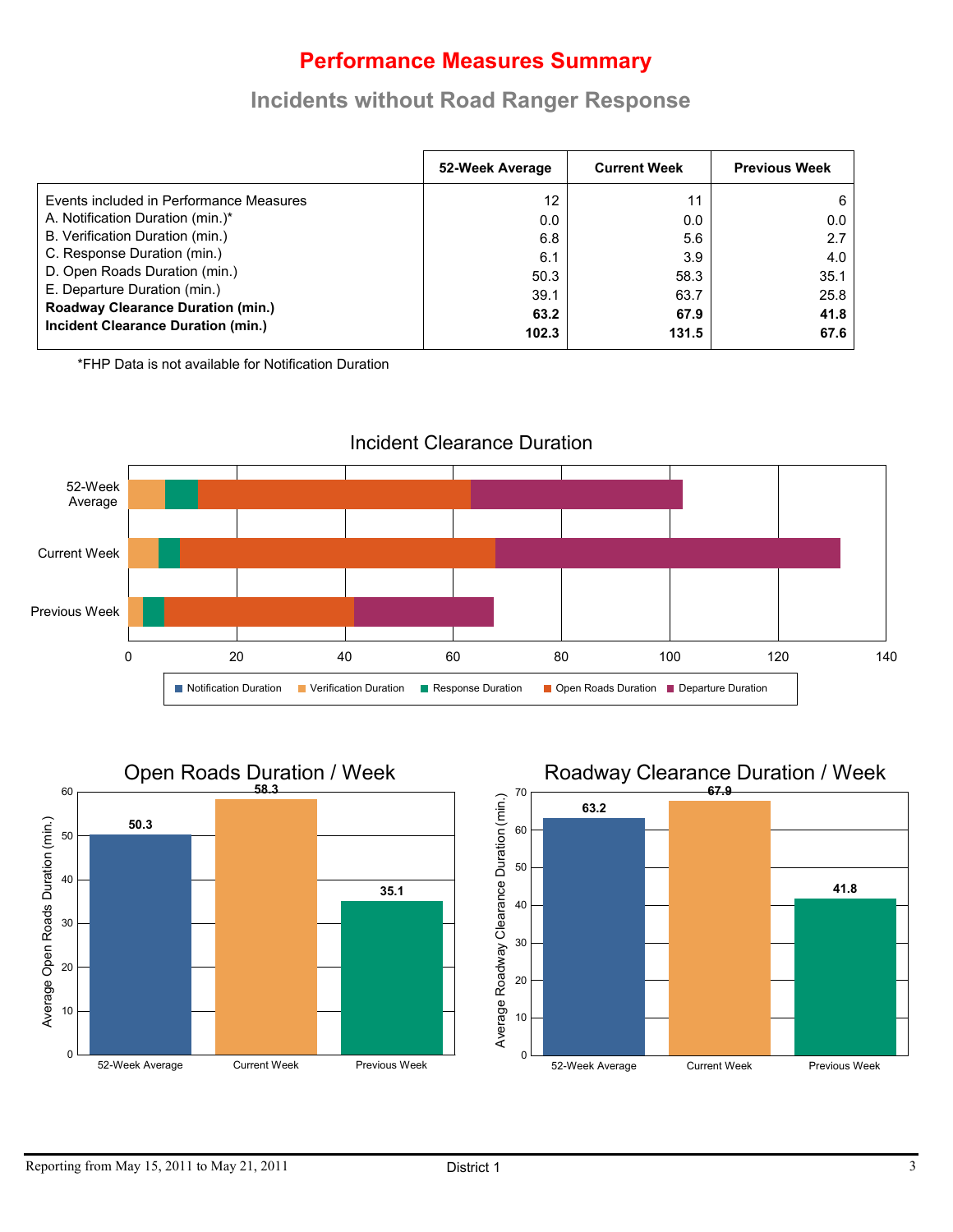### Percentage of event types for all events in current week



| <b>Event Types for all Events</b> | 52-Week<br>Average      | <b>Current</b><br><b>Week</b> | <b>Previous</b><br><b>Week</b> |
|-----------------------------------|-------------------------|-------------------------------|--------------------------------|
| Abandoned Vehicle                 | 66                      | 65                            | 60                             |
| Amber Alert                       | $\mathbf 0$             | $\mathbf 0$                   | 1                              |
| <b>Bridge Work</b>                | $\mathbf 0$             | $\mathbf{0}$                  | $\Omega$                       |
| Congestion                        | $\overline{4}$          | 1                             | $\mathbf 0$                    |
| Crash                             | 91                      | 74                            | 99                             |
| Debris on Roadway                 | 111                     | 107                           | 135                            |
| Disabled Vehicle                  | 364                     | 381                           | 383                            |
| <b>Emergency Road Work</b>        | $\overline{2}$          | $\overline{7}$                | 8                              |
| <b>Emergency Vehicles</b>         | $\mathbf{1}$            | 1                             | $\mathbf 0$                    |
| Interagency Coord                 | $\mathbf{1}$            | 1                             | 1                              |
| Off Ramp Backup                   | $\overline{2}$          | $\mathbf 0$                   | $\mathbf 0$                    |
| Other                             | 24                      | 21                            | 33                             |
| Pedestrian                        | $\overline{2}$          | 1                             | 1                              |
| Police Activity                   | 21                      | 20                            | 31                             |
| Scheduled Road Work               | 33                      | 32                            | 39                             |
| Silver Alert                      | $\overline{\mathbf{4}}$ | 4                             | $\overline{4}$                 |
| <b>Special Event</b>              | $\mathbf 0$             | $\mathbf 0$                   | $\mathbf 0$                    |
| Vehicle Fire                      | $\overline{2}$          | 3                             | 1                              |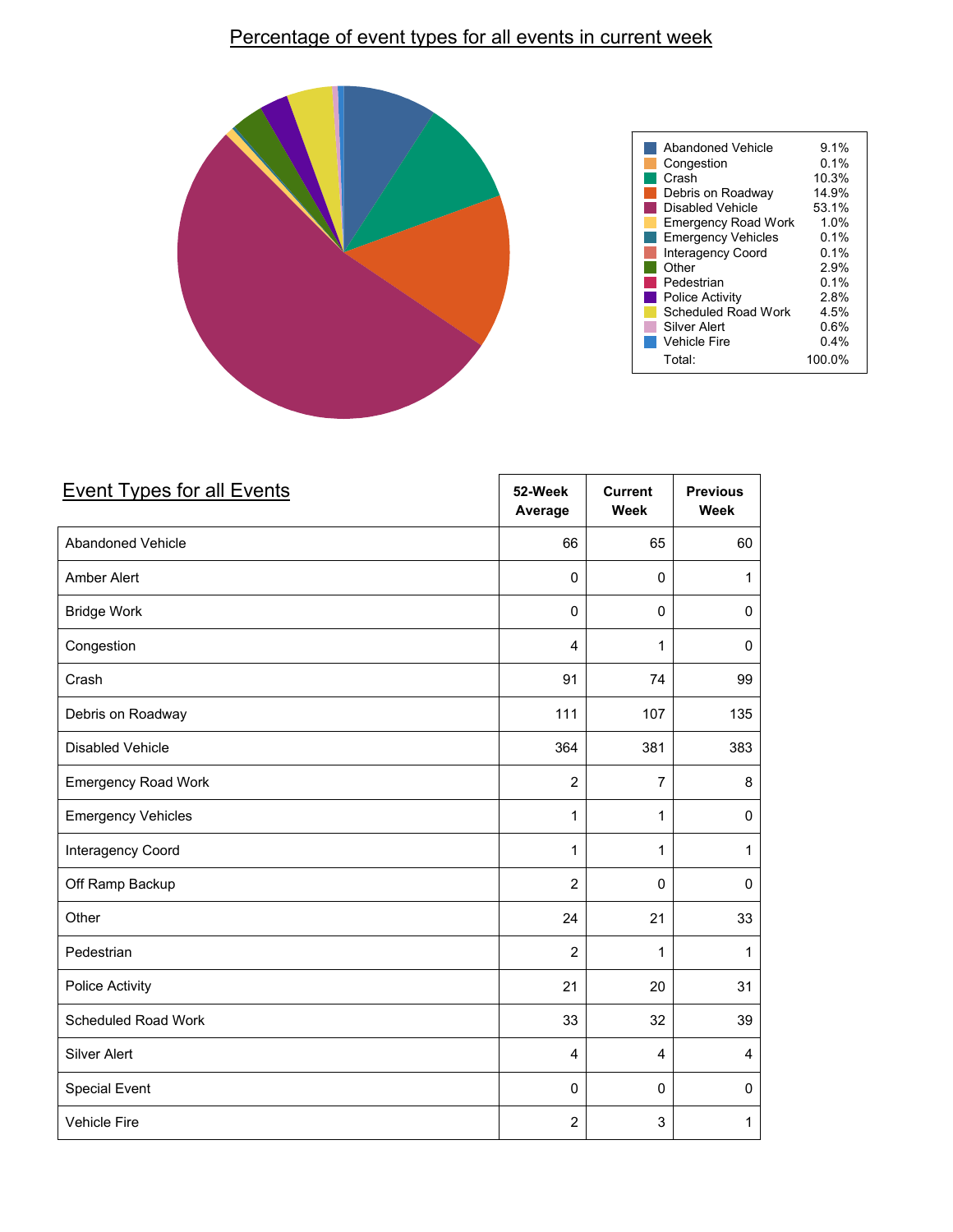|              | 52-Week<br>Average | <b>Current</b><br>Week | <b>Previous</b><br>Week |
|--------------|--------------------|------------------------|-------------------------|
| Visibility   | 3                  | 0                      | 3                       |
| Weather      | 0                  | 0                      | 2                       |
| <b>Total</b> | 731                | 718                    | 801                     |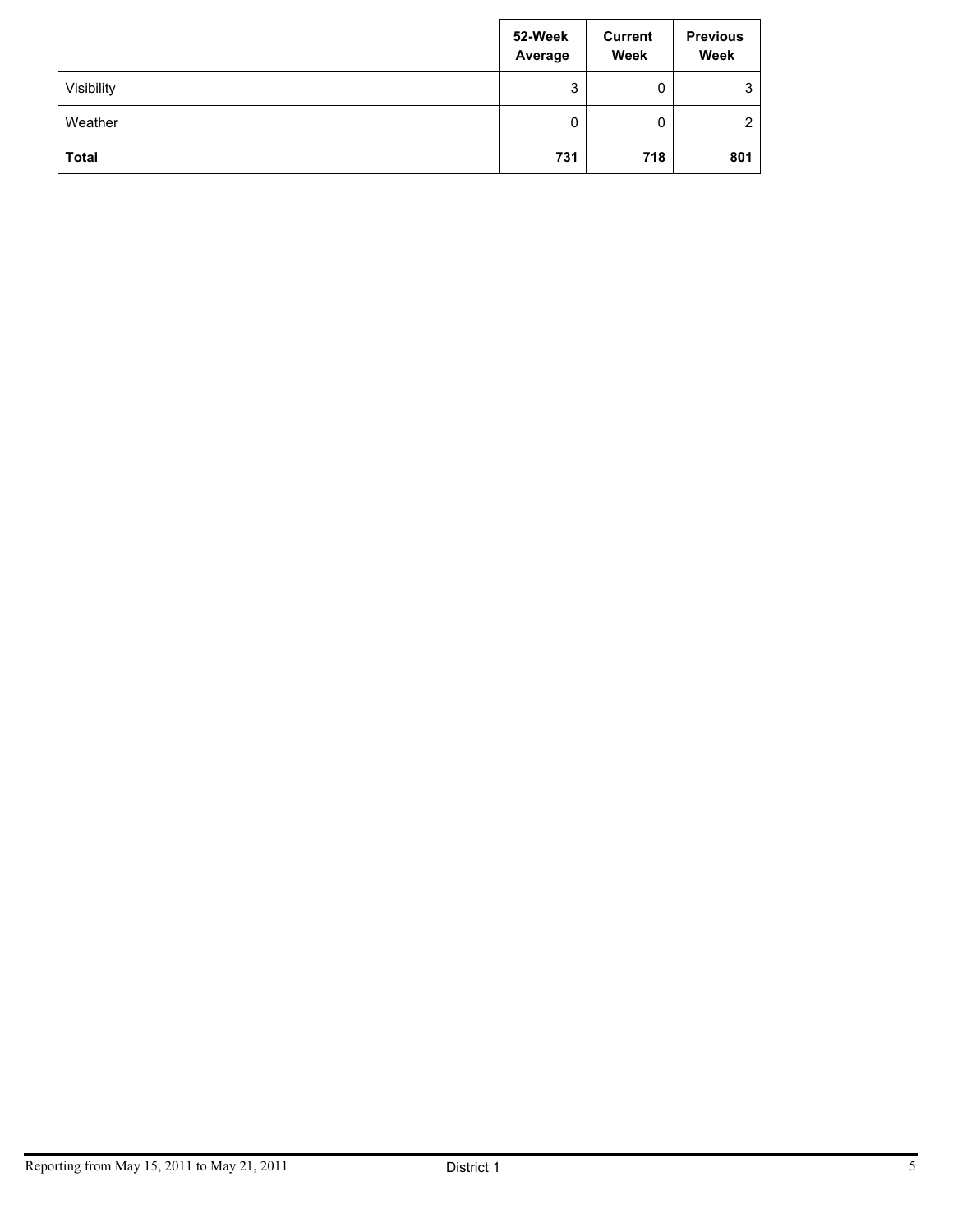# **Performance Measures by Peak Period**

*Note: AM peak period is defined as 6AM to 10AM and PM peak period is defined as 4PM to 8PM.*

|                                          | 52-Week Average   |             | <b>Current Week</b> |            | <b>Previous Week</b> |            |            |                    |                   |
|------------------------------------------|-------------------|-------------|---------------------|------------|----------------------|------------|------------|--------------------|-------------------|
|                                          | <b>AM</b><br>Peak | Off<br>Peak | <b>PM</b><br>Peak   | AМ<br>Peak | Off<br>Peak          | PМ<br>Peak | AМ<br>Peak | <b>Off</b><br>Peak | <b>PM</b><br>Peak |
| Events included in Performance Measures  |                   | 17          | 9                   | 11         | 19                   | 9          | 9          | 15                 | 8                 |
| A. Notification Duration (min.)          | 0.0               | 0.6         | 0.0                 | 0.0        | 0.0                  | 0.0        | 0.0        | 0.0                | 0.0               |
| B. Verification Duration (min.)          | 4.9               | 5.7         | 4.6                 | 5.0        | 3.2                  | 3.2        | 4.0        | 5.3                | 0.7               |
| C. Response Duration (min.)              | 4.2               | 4.7         | 5.2                 | 2.6        | 2.6                  | 2.1        | 10.3       | 7.3                | 3.9               |
| D. Open Roads Duration (min.)            | 30.3              | 40.3        | 28.7                | 21.2       | 33.8                 | 24.2       | 11.2       | 26.6               | 30.1              |
| E. Departure Duration (min.)             | 41.4              | 28.2        | 25.3                | 24.3       | 35.1                 | 23.1       | 9.5        | 18.4               | 10.9              |
| <b>Roadway Clearance Duration (min.)</b> | 39.4              | 51.2        | 38.5                | 28.8       | 39.6                 | 29.5       | 25.4       | 39.1               | 34.7              |
| Incident Clearance Duration (min.)       | 80.8              | 79.5        | 63.8                | 53.2       | 74.6                 | 52.6       | 34.9       | 57.6               | 45.5              |





#### **Incident Clearance Duration by Peak Period**

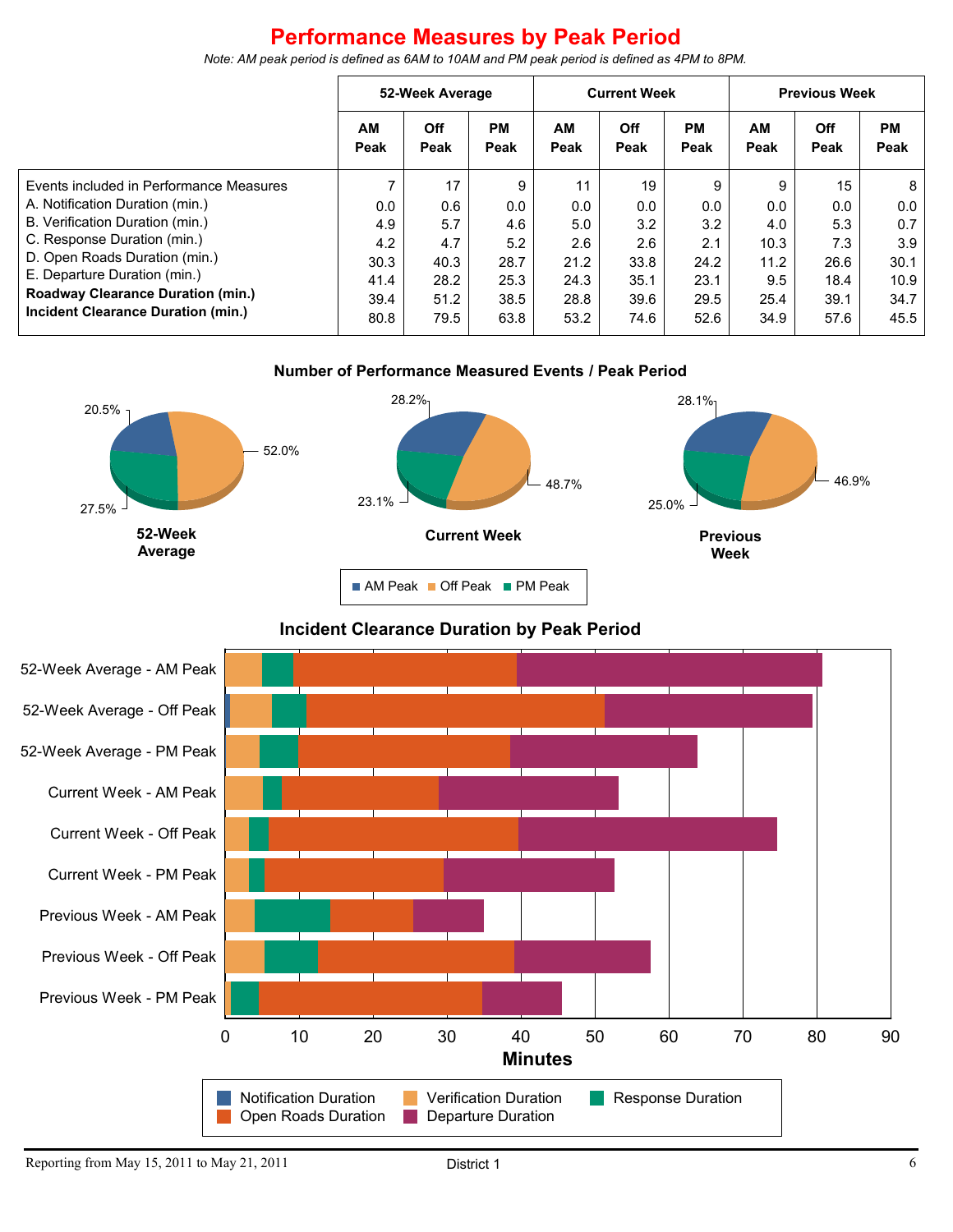|                                                                                                                                                                                                                                        | 52-Week Average                                |                                                 | <b>Current Week</b>                            |                                               |                                                                | <b>Previous Week</b>                           |                                               |                                                |                                                 |
|----------------------------------------------------------------------------------------------------------------------------------------------------------------------------------------------------------------------------------------|------------------------------------------------|-------------------------------------------------|------------------------------------------------|-----------------------------------------------|----------------------------------------------------------------|------------------------------------------------|-----------------------------------------------|------------------------------------------------|-------------------------------------------------|
| Severity:                                                                                                                                                                                                                              | Minor                                          | Moderate                                        | Major                                          | Minor                                         | Moderate                                                       | Major                                          | Minor                                         | Moderate                                       | Major                                           |
| Events included in Perf. Meas.*<br>A. Notification Duration (min.)<br>B. Verification Duration (min.)<br>C. Response Duration (min.)<br>D. Open Roads Duration (min.)<br>E. Departure Duration (min.)<br>Roadway Clearance Dur. (min.) | 15<br>0.0<br>l.9<br>2.0<br>6.6<br>17.4<br>10.5 | 10<br>0.0<br>8.9<br>7.1<br>44.3<br>43.1<br>60.4 | 8<br>1.3<br>7.2<br>6.9<br>77.0<br>38.6<br>92.3 | 21<br>0.0<br>2.9<br>2.1<br>6.1<br>7.0<br>11.1 | $12 \overline{ }$<br>0.0<br>5.5<br>2.0<br>62.9<br>71.6<br>70.4 | 6<br>0.0<br>2.9<br>4.8<br>35.2<br>22.7<br>42.9 | 18<br>0.0<br>3.1<br>0.3<br>7.5<br>7.4<br>10.9 | 5<br>0.0<br>6.7<br>5.3<br>65.1<br>23.7<br>77.1 | 9<br>0.0<br>3.5<br>22.3<br>31.2<br>21.8<br>57.0 |
| Incident Clearance Dur. (min.)                                                                                                                                                                                                         | 27.9                                           | 103.6                                           | 130.9                                          | 18.1                                          | 142.0                                                          | 65.7                                           | 18.3                                          | 100.8                                          | 78.8                                            |

# **Performance Measures by Severity**

\*severity of 0 or other is not included in performance measures



#### **Performance Measures Durations by Severity**

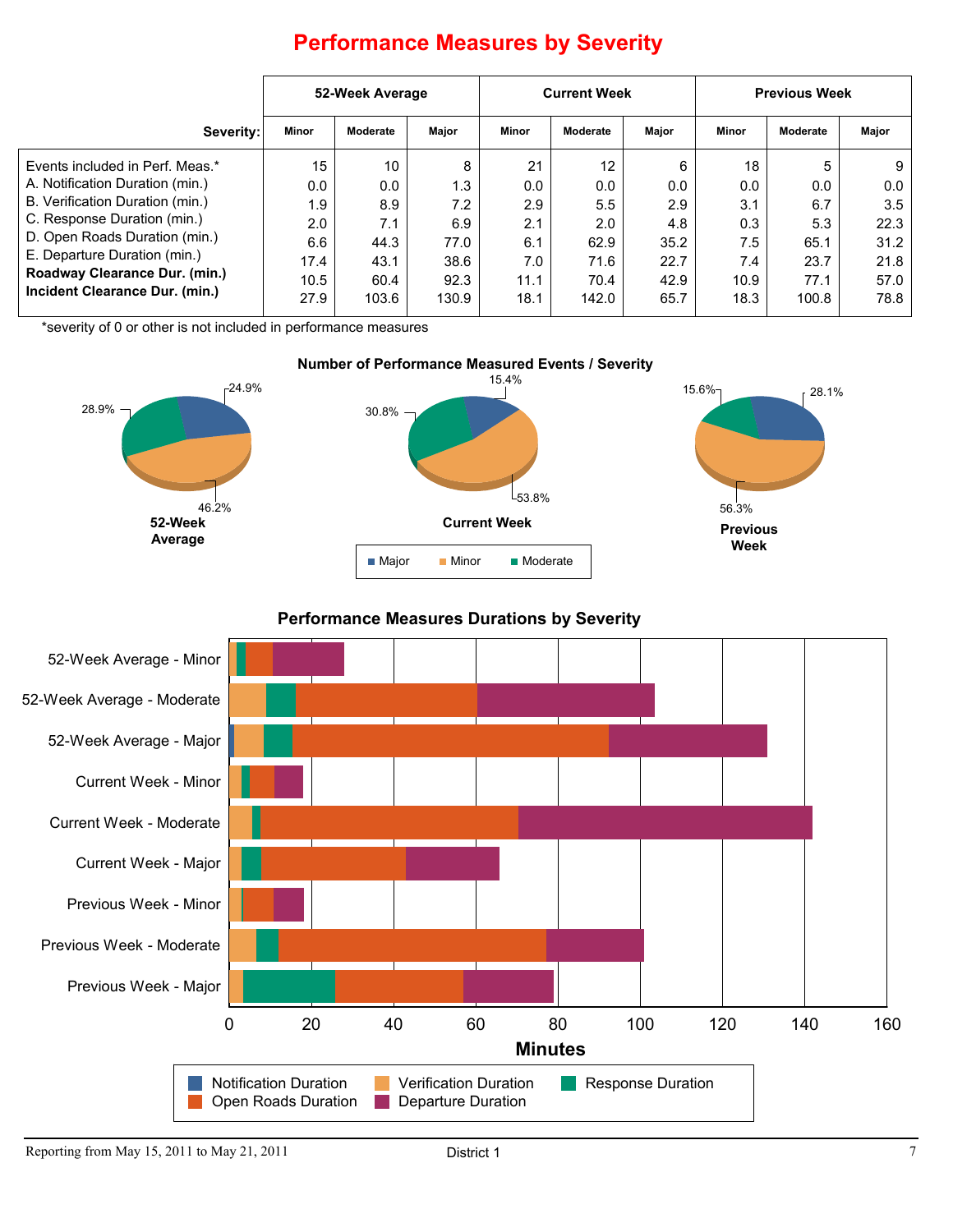# **Performance Measures by Maximum Blocked Travel Lanes**

| Max travel<br>lanes blocked: | 1          | $\mathbf{2}$ | 3         | 4          | 6    |
|------------------------------|------------|--------------|-----------|------------|------|
| 52-Week<br>Average           | 24<br>26.4 | 8<br>55.1    | 63.7      | 0<br>141.4 | 42.4 |
| <b>Current Week</b>          | 27<br>24.7 | 10<br>37.2   | 12.3      | 0<br>0.0   | 42.4 |
| <b>Previous Week</b>         | 23<br>20.0 | 6<br>30.2    | 3<br>33.1 | 0<br>0.0   | 0.0  |

**Number of Events and Open Roads Duration by Maximum Blocked Travel Lanes**

**Open Roads Duration / Max Travel Lanes Blocked**

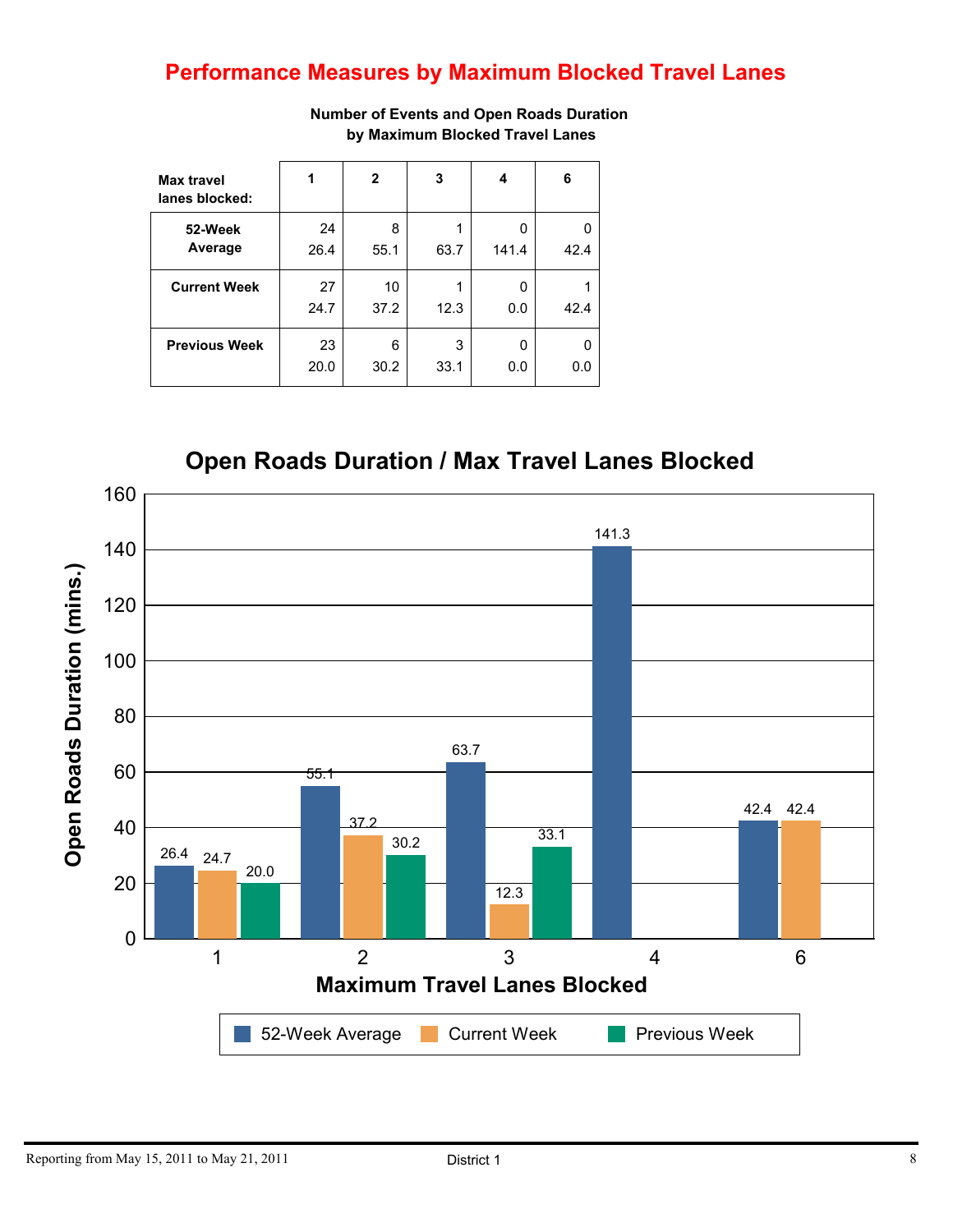# **Performance Measures by Roadway**

| $1 - 275$                                | 52-Week Average | <b>Previous Week</b> |
|------------------------------------------|-----------------|----------------------|
| Events included in Performance Measures  | 0               |                      |
| A. Notification Duration (min.)          | 0.0             | 0.0                  |
| B. Verification Duration (min.)          | 0.0             | 0.0                  |
| C. Response Duration (min.)              | 7.1             | 0.0                  |
| D. Open Roads Duration (min.)            | 54.1            | 4.7                  |
| E. Departure Duration (min.)             | 55.9            | 0.0                  |
| <b>Roadway Clearance Duration (min.)</b> | 61.3            | 4.7                  |
| Incident Clearance Duration (min.)       | 117.2           | 4.7                  |

| l-75                                     | 52-Week Average | <b>Current Week</b> | <b>Previous Week</b> |
|------------------------------------------|-----------------|---------------------|----------------------|
| Events included in Performance Measures  | 28              | 32                  | 28                   |
| A. Notification Duration (min.)          | 0.4             | 0.0                 | 0.0                  |
| B. Verification Duration (min.)          | 4.1             | 3.9                 | 4.0                  |
| C. Response Duration (min.)              | 4.8             | 2.2                 | 8.1                  |
| D. Open Roads Duration (min.)            | 30.7            | 22.0                | 20.6                 |
| E. Departure Duration (min.)             | 27.0            | 19.4                | 11.6                 |
| <b>Roadway Clearance Duration (min.)</b> | 40.1            | 28.1                | 32.6                 |
| Incident Clearance Duration (min.)       | 67.1            | 47.5                | 44.2                 |

| <b>US-41</b>                             | 52-Week Average | <b>Current Week</b> | <b>Previous Week</b> |
|------------------------------------------|-----------------|---------------------|----------------------|
| Events included in Performance Measures  | 5               |                     | 3                    |
| A. Notification Duration (min.)          | 0.0             | 0.0                 | 0.0                  |
| B. Verification Duration (min.)          | 11.7            | 2.8                 | 2.9                  |
| C. Response Duration (min.)              | 4.1             | 4.0                 | 2.0                  |
| D. Open Roads Duration (min.)            | 59.9            | 55.5                | 53.6                 |
| E. Departure Duration (min.)             | 47.7            | 74.5                | 41.3                 |
| <b>Roadway Clearance Duration (min.)</b> | 75.7            | 62.2                | 58.5                 |
| Incident Clearance Duration (min.)       | 123.4           | 136.7               | 99.8                 |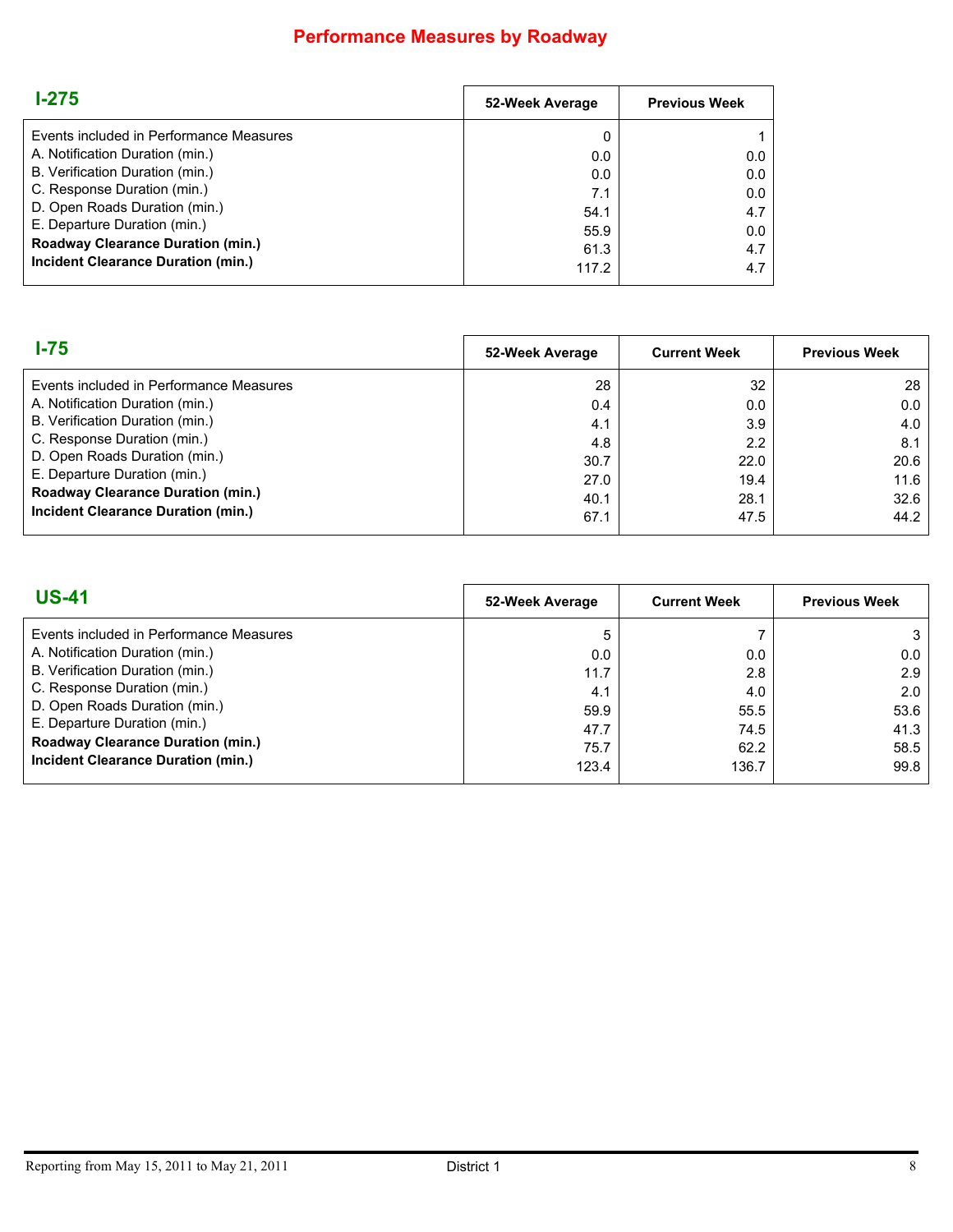## **Number of Performance Measured Events / Roadway**



# **Incident Clearance Duration by Roadway**

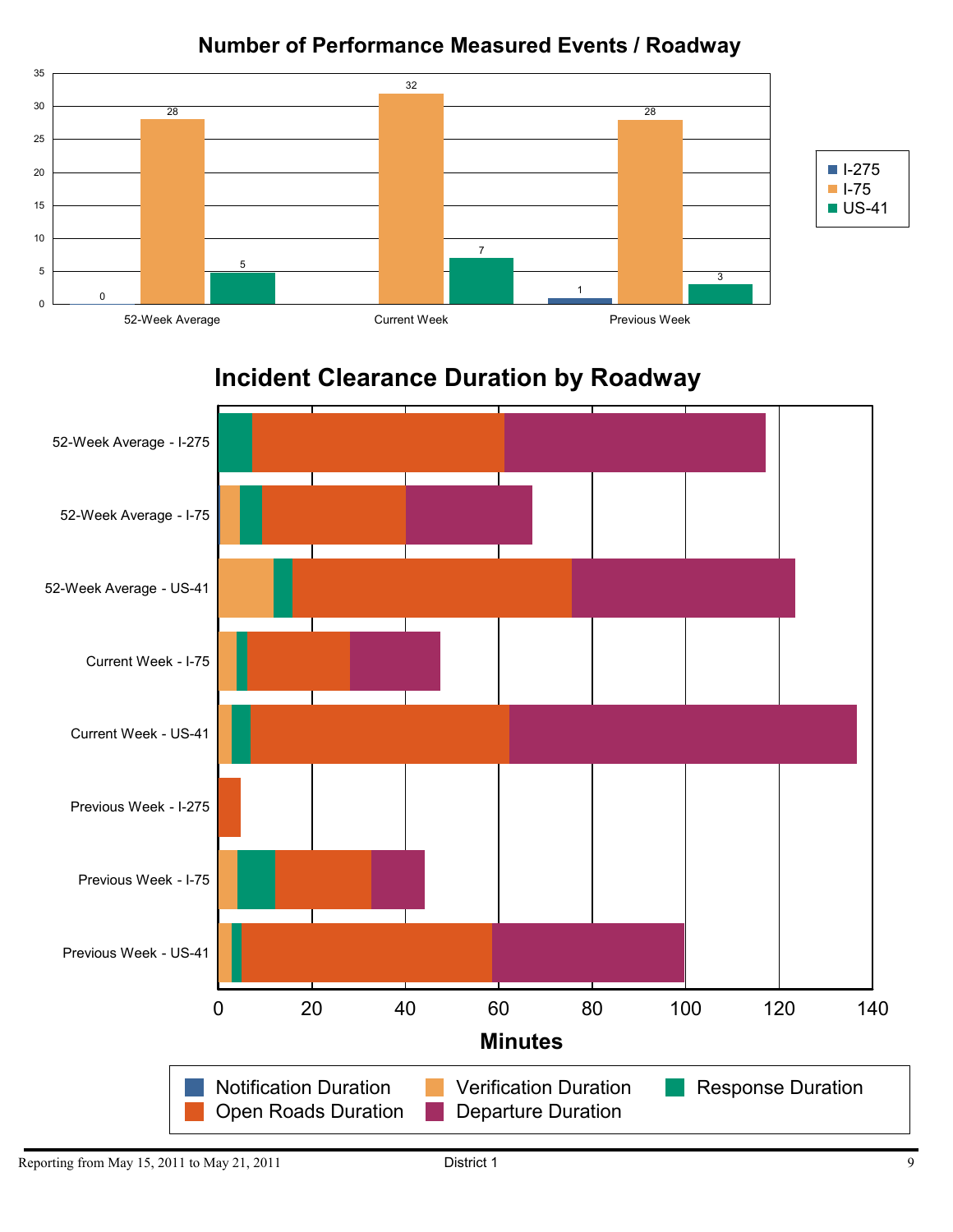## **Incident Detection Methods**

| <b>Detection Method</b>    | 52-Week Average | <b>Current Week</b> | <b>Previous Week</b> |
|----------------------------|-----------------|---------------------|----------------------|
| Asset Management-DBI       | $\pmb{0}$       | $\pmb{0}$           | 0                    |
| <b>CCTV</b>                | 3               | $\pmb{0}$           | $\overline{2}$       |
| <b>Construction Agency</b> | $\mathbf 0$     | $\mathbf 0$         | $\mathbf 0$          |
| <b>FDOT</b>                | $\mathbf 0$     | $\mathbf 0$         | 0                    |
| FDOT D1 PIO                | $\pmb{0}$       | $\pmb{0}$           | $\pmb{0}$            |
| FDOT Lee County Main       | $\pmb{0}$       | $\mathsf 0$         | 0                    |
| <b>FHP</b>                 | 17              | 21                  | 18                   |
| Fort Myers RTMC            | $\Omega$        | $\mathbf 0$         | $\mathbf 0$          |
| Local Police Dept.         | $\mathbf 0$     | $\mathbf 0$         | 0                    |
| Motorist                   | $\pmb{0}$       | 0                   | $\pmb{0}$            |
| Road Ranger D1             | 11              | 17                  | 12                   |
| <b>RR Supervisor</b>       | $\pmb{0}$       | $\pmb{0}$           | $\pmb{0}$            |
| Sheriff-Charlotte          | 0               | 0                   | 0                    |
| Sheriff-Collier            | $\mathbf 0$     | 0                   | 0                    |
| Sheriff-Lee                | 0               | 0                   | 0                    |
| Sheriff-Manatee            | $\mathbf 0$     | $\pmb{0}$           | $\pmb{0}$            |
| Sheriff-Sarasota           | $\pmb{0}$       | $\mathsf 0$         | $\pmb{0}$            |
| TMC-District 4             | $\pmb{0}$       | $\pmb{0}$           | 0                    |
| TMC's                      | $\pmb{0}$       | $\mathbf 0$         | $\mathbf 0$          |
| <b>TSS</b>                 | $\mathbf 0$     | $\mathbf{1}$        | 0                    |
| <b>Total</b>               | 33              | 39                  | 32                   |

#### **Number of Events by Detection Method**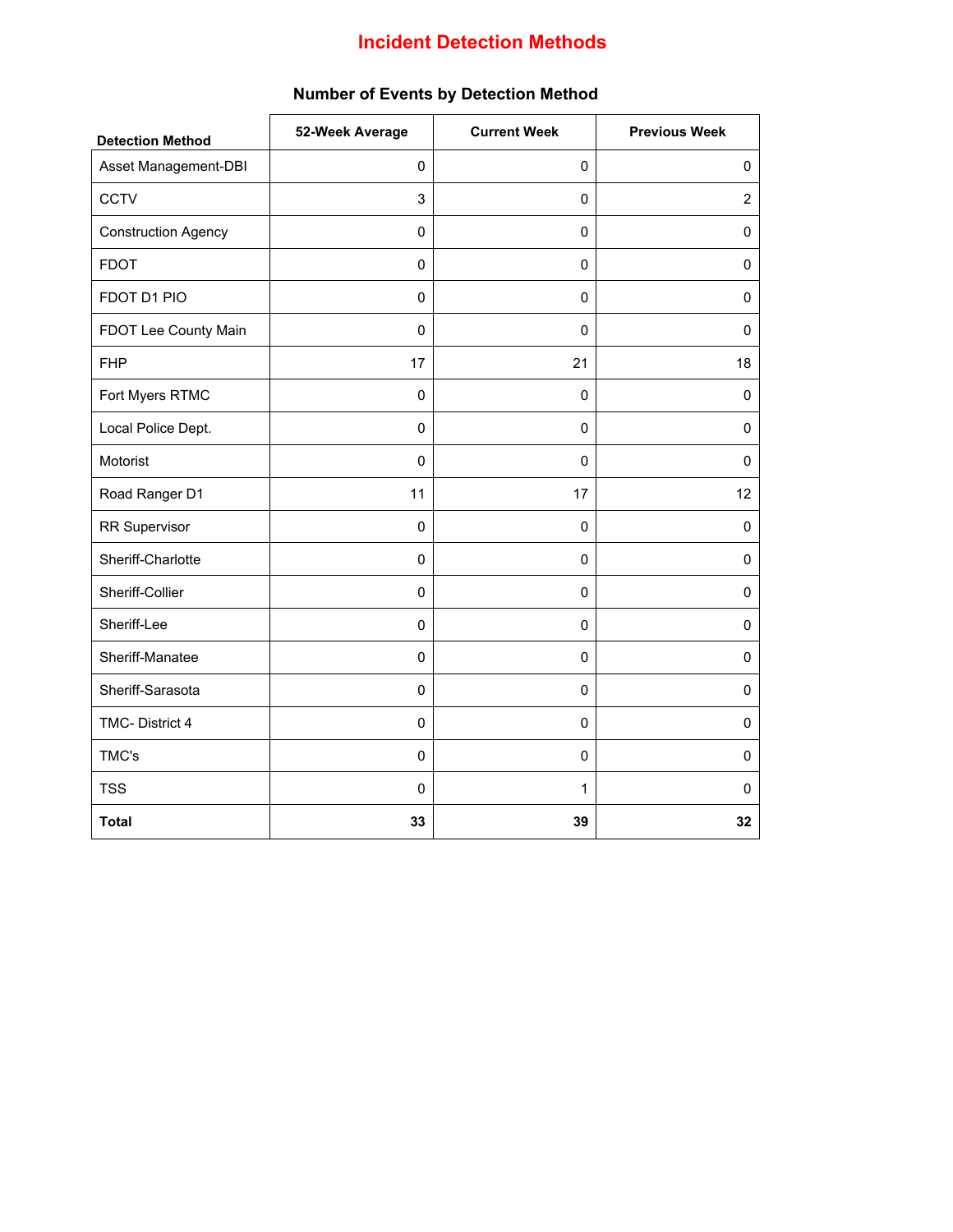

## **Roadway Clearance Durations by Detection Method**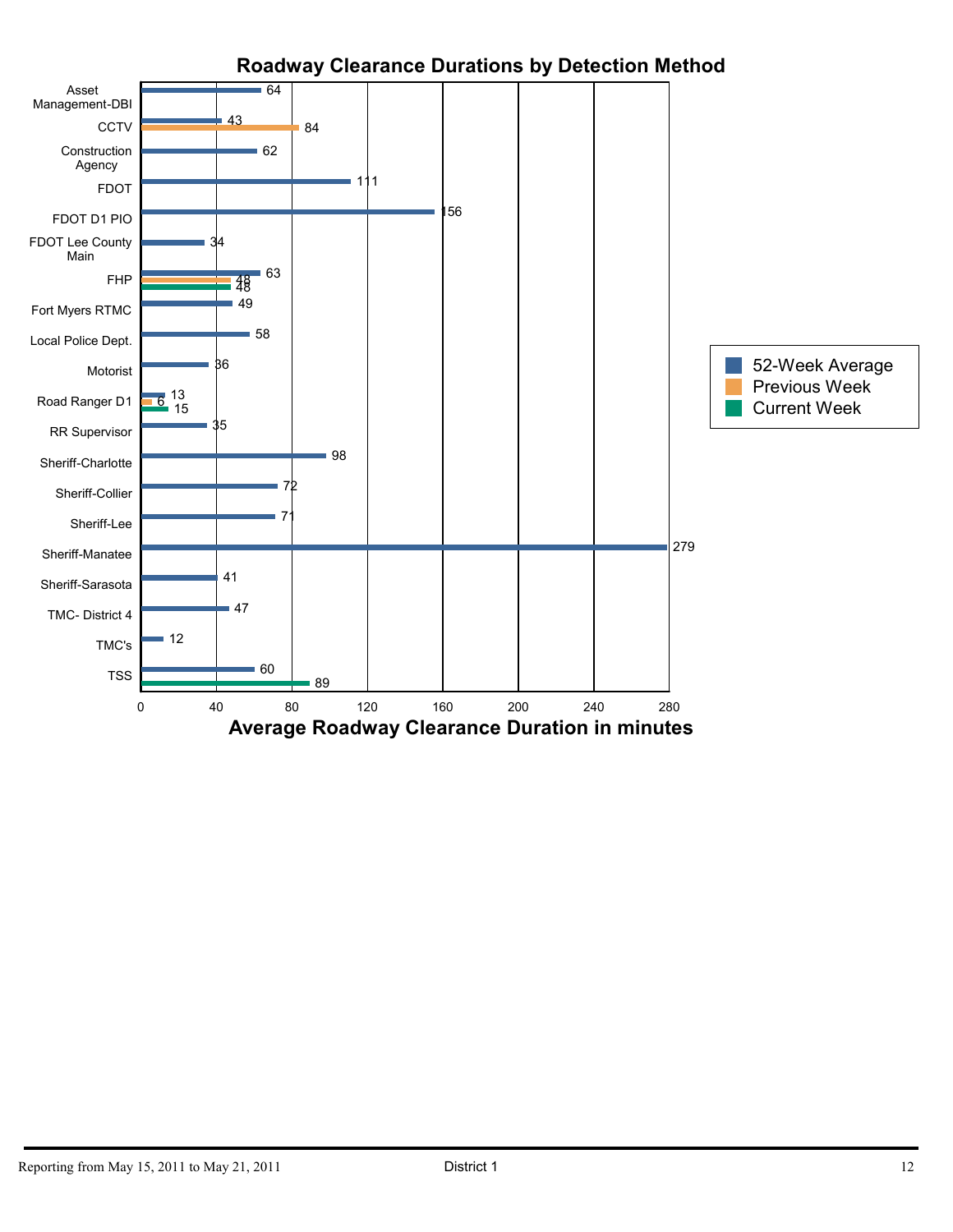#### **I-275**

|                | 52-Week<br>Average | <b>Previous</b><br>Week |
|----------------|--------------------|-------------------------|
| <b>FHP</b>     | 0                  |                         |
| Road Ranger D1 | 0                  |                         |
| <b>Total</b>   | 0                  |                         |

## **Event Count by Detection Method**



#### **I-75**

|                            | 52-Week<br>Average | <b>Current</b><br>Week | <b>Previous</b><br>Week |
|----------------------------|--------------------|------------------------|-------------------------|
| Asset Management-DB        | 0                  | 0                      | 0                       |
| <b>CCTV</b>                | 3                  | 0                      | 2                       |
| <b>Construction Agency</b> | 0                  | 0                      | 0                       |
| <b>FDOT</b>                | 0                  | 0                      | 0                       |
| FDOT Lee County Ma         | 0                  | 0                      | 0                       |
| <b>FHP</b>                 | 13                 | 14                     | 15                      |
| Fort Myers RTMC            | 0                  | 0                      | 0                       |
| Local Police Dept.         | 0                  | 0                      | 0                       |
| Motorist                   | 0                  | 0                      | 0                       |
| Road Ranger D1             | 11                 | 17                     | 11                      |
| <b>RR Supervisor</b>       | $\mathbf{0}$       | 0                      | 0                       |
| Sheriff-Charlotte          | 0                  | 0                      | 0                       |
| Sheriff-Collier            | 0                  | 0                      | 0                       |
| Sheriff-Lee                | 0                  | 0                      | 0                       |
| Sheriff-Sarasota           | 0                  | 0                      | 0                       |
| TMC-District 4             | 0                  | 0                      | 0                       |
| TMC's                      | $\mathbf{0}$       | 0                      | 0                       |
| <b>TSS</b>                 | 0                  | 1                      | 0                       |
| <b>Total</b>               | 28                 | 32                     | 28                      |

#### **Event Count by Detection Method**



**Previous Week**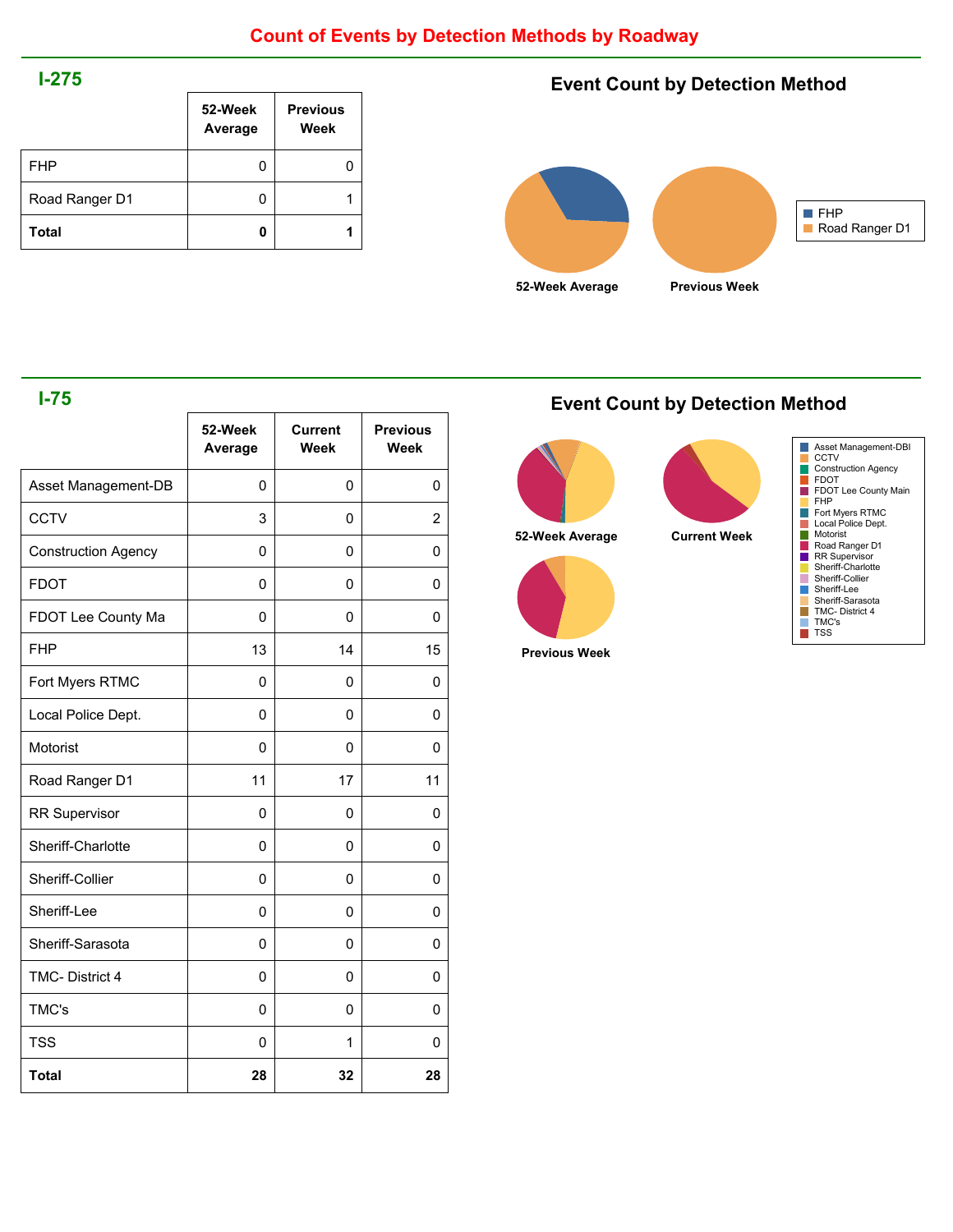#### **US-41**

|                            | 52-Week<br>Average | <b>Current</b><br>Week | <b>Previous</b><br>Week |
|----------------------------|--------------------|------------------------|-------------------------|
| <b>Construction Agency</b> | $\Omega$           | 0                      | $\Omega$                |
| <b>FDOT</b>                | 0                  | 0                      | 0                       |
| FDOT D1 PIO                | 0                  | 0                      | 0                       |
| <b>FHP</b>                 | 4                  | 7                      | 3                       |
| Fort Myers RTMC            | 0                  | 0                      | 0                       |
| Sheriff-Charlotte          | 0                  | 0                      | 0                       |
| Sheriff-Collier            | 0                  | 0                      | 0                       |
| Sheriff-Lee                | 0                  | 0                      | 0                       |
| Sheriff-Manatee            | 0                  | 0                      | 0                       |
| Sheriff-Sarasota           | 0                  | O                      | 0                       |
| Total                      | 5                  | 7                      | 3                       |

## **Event Count by Detection Method**



**Previous Week**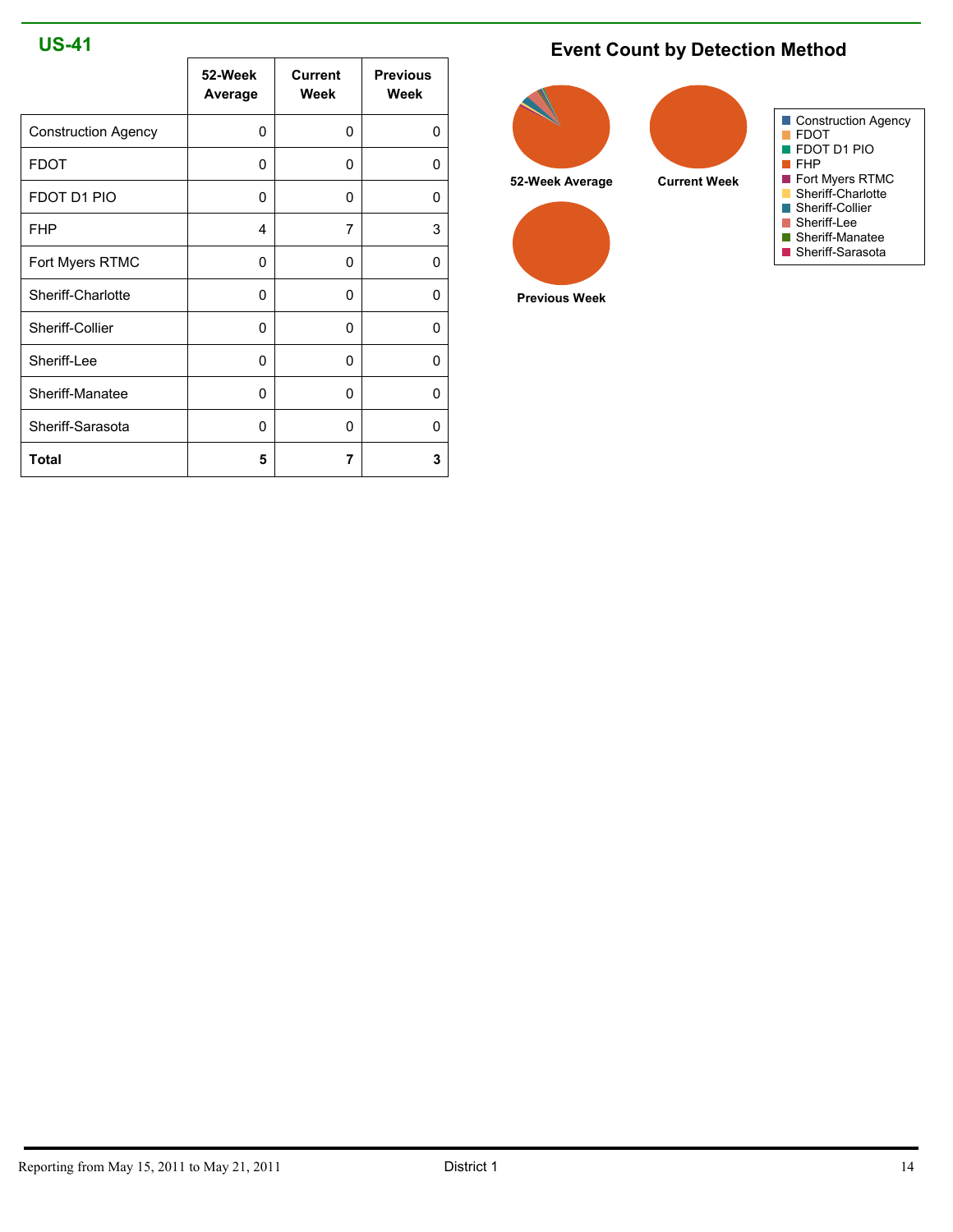# **Count of Events by Detection Method and Peak Period**

|                            |                | 52-Week Average |              | <b>Current Week</b> |             | <b>Previous Week</b> |              |              |                         |
|----------------------------|----------------|-----------------|--------------|---------------------|-------------|----------------------|--------------|--------------|-------------------------|
|                            | AM<br>Peak     | Off<br>Peak     | PM<br>Peak   | AM<br>Peak          | Off<br>Peak | <b>PM</b><br>Peak    | AM<br>Peak   | Off<br>Peak  | <b>PM</b><br>Peak       |
| Asset Management-DB        | $\pmb{0}$      | 0               | $\mathsf 0$  | 0                   | $\pmb{0}$   | 0                    | $\pmb{0}$    | $\pmb{0}$    | $\mathsf{O}\xspace$     |
| CCTV                       | $\mathbf{1}$   | $\mathbf{1}$    | $\mathbf{1}$ | $\mathsf 0$         | $\pmb{0}$   | 0                    | $\mathbf{1}$ | $\mathbf{1}$ | $\pmb{0}$               |
| <b>Construction Agency</b> | $\pmb{0}$      | 0               | 0            | 0                   | $\mathbf 0$ | 0                    | $\pmb{0}$    | 0            | $\pmb{0}$               |
| <b>FDOT</b>                | $\pmb{0}$      | 0               | 0            | 0                   | $\pmb{0}$   | 0                    | $\pmb{0}$    | 0            | $\mathsf{O}\xspace$     |
| FDOT D1 PIO                | $\pmb{0}$      | 0               | 0            | 0                   | $\pmb{0}$   | 0                    | $\mathsf 0$  | $\pmb{0}$    | $\pmb{0}$               |
| FDOT Lee County Mai        | $\pmb{0}$      | 0               | $\mathbf 0$  | 0                   | $\mathbf 0$ | 0                    | $\pmb{0}$    | $\Omega$     | $\mathsf{O}\xspace$     |
| <b>FHP</b>                 | 3              | 9               | 5            | $\overline{7}$      | 9           | 5                    | 4            | 10           | $\overline{\mathbf{4}}$ |
| Fort Myers RTMC            | $\pmb{0}$      | 0               | $\pmb{0}$    | 0                   | $\mathbf 0$ | 0                    | $\pmb{0}$    | $\mathbf 0$  | $\pmb{0}$               |
| Local Police Dept.         | $\pmb{0}$      | 0               | $\mathsf 0$  | 0                   | $\pmb{0}$   | 0                    | $\pmb{0}$    | $\mathsf 0$  | $\mathsf{O}\xspace$     |
| Motorist                   | $\mathbf 0$    | 0               | 0            | 0                   | $\mathbf 0$ | 0                    | $\pmb{0}$    | 0            | $\pmb{0}$               |
| Road Ranger D1             | 3              | 5               | 3            | 4                   | 9           | 4                    | 4            | 4            | $\overline{\mathbf{4}}$ |
| <b>RR Supervisor</b>       | $\pmb{0}$      | 0               | $\mathbf 0$  | 0                   | 0           | 0                    | $\mathsf 0$  | 0            | $\pmb{0}$               |
| Sheriff-Charlotte          | $\mathbf 0$    | 0               | $\mathbf 0$  | 0                   | $\mathbf 0$ | 0                    | $\pmb{0}$    | $\Omega$     | $\mathsf{O}\xspace$     |
| Sheriff-Collier            | $\pmb{0}$      | 0               | $\pmb{0}$    | 0                   | $\mathbf 0$ | 0                    | $\pmb{0}$    | $\pmb{0}$    | $\pmb{0}$               |
| Sheriff-Lee                | $\pmb{0}$      | 0               | $\pmb{0}$    | 0                   | $\mathbf 0$ | 0                    | $\pmb{0}$    | $\pmb{0}$    | $\pmb{0}$               |
| Sheriff-Manatee            | $\pmb{0}$      | 0               | $\mathbf 0$  | 0                   | $\pmb{0}$   | 0                    | $\pmb{0}$    | $\mathbf 0$  | $\pmb{0}$               |
| Sheriff-Sarasota           | $\pmb{0}$      | 0               | $\mathbf 0$  | 0                   | $\mathbf 0$ | 0                    | $\pmb{0}$    | $\mathbf 0$  | $\pmb{0}$               |
| TMC-District 4             | $\pmb{0}$      | 0               | $\mathbf 0$  | 0                   | $\mathbf 0$ | 0                    | $\mathsf 0$  | 0            | $\pmb{0}$               |
| TMC's                      | $\pmb{0}$      | 0               | $\mathbf 0$  | 0                   | 0           | 0                    | $\mathsf 0$  | 0            | $\pmb{0}$               |
| <b>TSS</b>                 | $\pmb{0}$      | 0               | $\mathbf 0$  | 0                   | 1           | 0                    | $\pmb{0}$    | 0            | $\mathsf{O}\xspace$     |
| <b>Total</b>               | $\overline{7}$ | 17              | 9            | 11                  | 19          | 9                    | 9            | 15           | 8                       |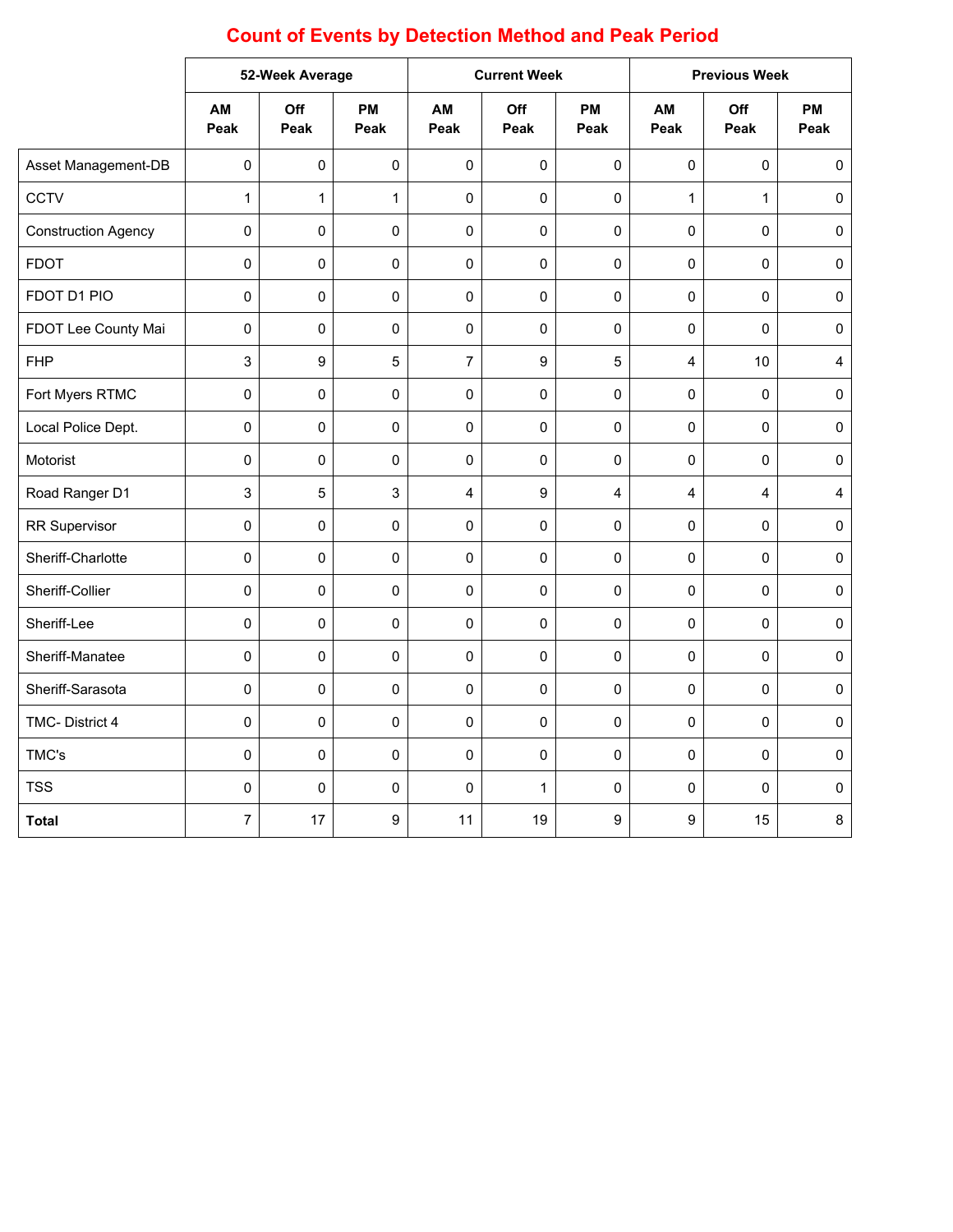

## **Count of Events by Detection Method and Peak Period**

**Number of Events**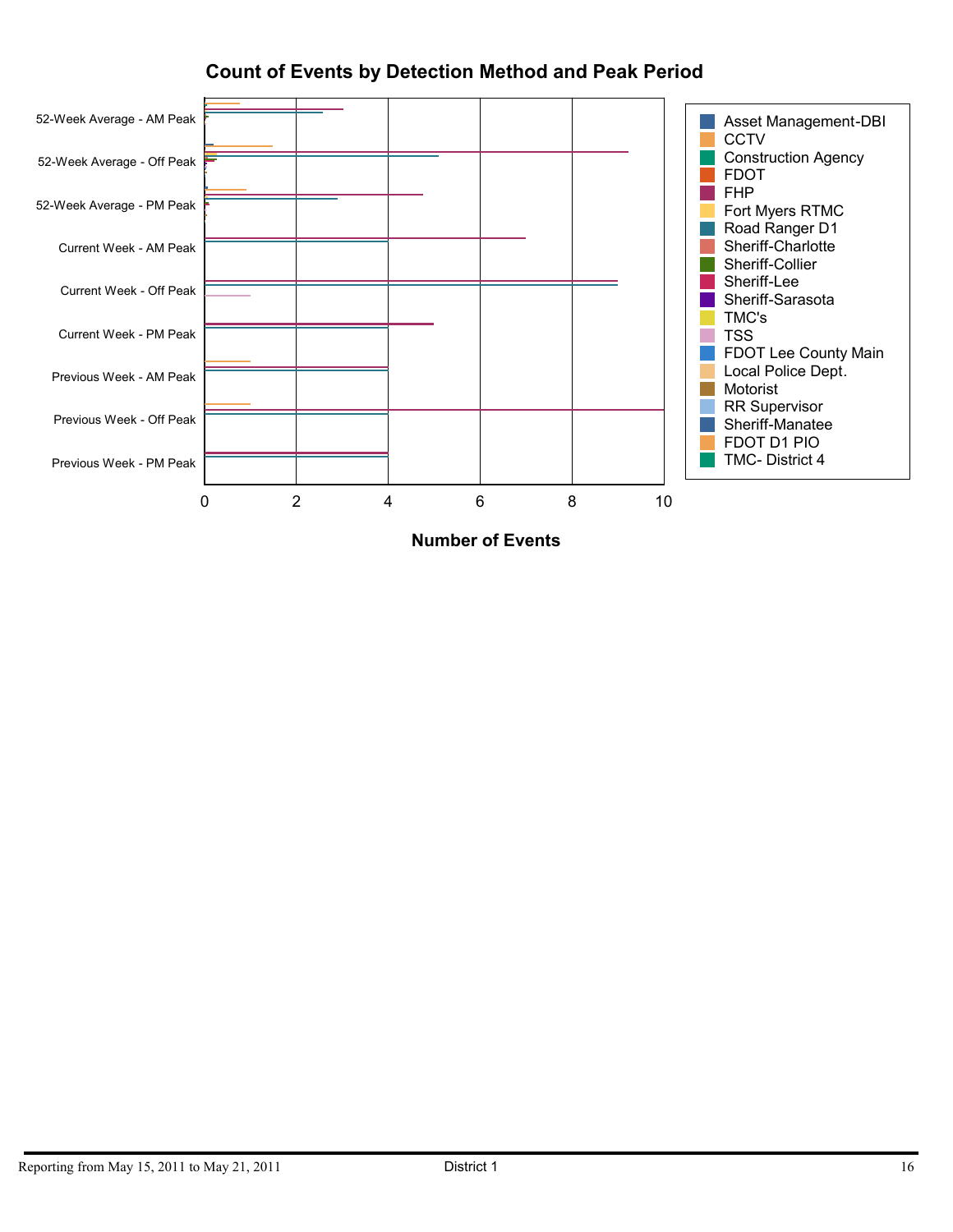|                            | 52-Week Average |                | <b>Current Week</b> |       | <b>Previous Week</b> |                |             |             |                     |
|----------------------------|-----------------|----------------|---------------------|-------|----------------------|----------------|-------------|-------------|---------------------|
| Severity:                  | Minor           | Moderate       | Major               | Minor | Moderate             | Major          | Minor       | Moderate    | Major               |
| Asset Management-DBI       | 0               | $\mathbf 0$    | 0                   | 0     | $\mathbf 0$          | $\mathbf 0$    | $\mathbf 0$ | $\pmb{0}$   | $\pmb{0}$           |
| <b>CCTV</b>                | $\mathbf{1}$    | $\mathbf{1}$   | $\mathbf{1}$        | 0     | $\mathbf 0$          | $\mathbf 0$    | 0           | $\Omega$    | $\overline{2}$      |
| <b>Construction Agency</b> | 0               | $\mathbf 0$    | 0                   | 0     | $\mathsf 0$          | $\mathbf 0$    | 0           | $\mathsf 0$ | $\mathsf 0$         |
| <b>FDOT</b>                | 0               | $\mathbf 0$    | 0                   | 0     | $\mathbf 0$          | $\mathbf 0$    | 0           | 0           | $\pmb{0}$           |
| FDOT D1 PIO                | 0               | $\mathbf 0$    | 0                   | 0     | $\mathsf 0$          | $\pmb{0}$      | 0           | $\mathbf 0$ | $\pmb{0}$           |
| FDOT Lee County Main       | 0               | $\mathbf 0$    | $\mathbf 0$         | 0     | $\mathbf 0$          | $\pmb{0}$      | $\mathbf 0$ | $\mathbf 0$ | $\pmb{0}$           |
| <b>FHP</b>                 | 5               | $\overline{7}$ | 5                   | 8     | 9                    | $\overline{4}$ | 6           | 5           | $\overline{7}$      |
| Fort Myers RTMC            | 0               | $\Omega$       | 0                   | 0     | $\mathbf 0$          | 0              | 0           | $\Omega$    | $\pmb{0}$           |
| Local Police Dept.         | 0               | $\mathbf 0$    | 0                   | 0     | $\mathbf 0$          | $\mathbf 0$    | 0           | 0           | $\pmb{0}$           |
| Motorist                   | 0               | $\mathbf 0$    | 0                   | 0     | $\pmb{0}$            | $\pmb{0}$      | 0           | $\mathbf 0$ | $\mathsf 0$         |
| Road Ranger D1             | 9               | $\mathbf{1}$   | $\mathbf{1}$        | 13    | $\overline{2}$       | $\overline{2}$ | 12          | $\mathbf 0$ | $\mathsf 0$         |
| RR Supervisor              | 0               | $\mathbf 0$    | 0                   | 0     | $\mathbf 0$          | $\pmb{0}$      | $\mathbf 0$ | $\mathbf 0$ | $\pmb{0}$           |
| Sheriff-Charlotte          | 0               | $\mathbf 0$    | 0                   | 0     | $\mathbf 0$          | 0              | 0           | 0           | $\mathsf{O}\xspace$ |
| Sheriff-Collier            | 0               | $\Omega$       | 0                   | 0     | $\mathbf 0$          | $\mathbf 0$    | 0           | $\Omega$    | $\pmb{0}$           |
| Sheriff-Lee                | 0               | 0              | 0                   | 0     | $\mathbf 0$          | $\mathbf 0$    | 0           | 0           | $\pmb{0}$           |
| Sheriff-Manatee            | 0               | 0              | 0                   | 0     | $\pmb{0}$            | $\mathbf 0$    | 0           | 0           | $\pmb{0}$           |
| Sheriff-Sarasota           | 0               | $\mathbf 0$    | 0                   | 0     | $\mathsf 0$          | $\pmb{0}$      | 0           | 0           | $\pmb{0}$           |
| TMC-District 4             | 0               | $\mathbf 0$    | 0                   | 0     | $\mathbf 0$          | $\pmb{0}$      | $\mathbf 0$ | $\mathbf 0$ | $\mathsf 0$         |
| TMC's                      | 0               | 0              | 0                   | 0     | $\pmb{0}$            | $\pmb{0}$      | 0           | 0           | $\pmb{0}$           |
| <b>TSS</b>                 | 0               | $\mathbf{0}$   | 0                   | 0     | $\mathbf{1}$         | $\mathbf 0$    | 0           | 0           | $\pmb{0}$           |
| <b>Total</b>               | 15              | 10             | 8                   | 21    | 12                   | 6              | 18          | 5           | 9                   |

# **Count of Events by Detection Method and Severity**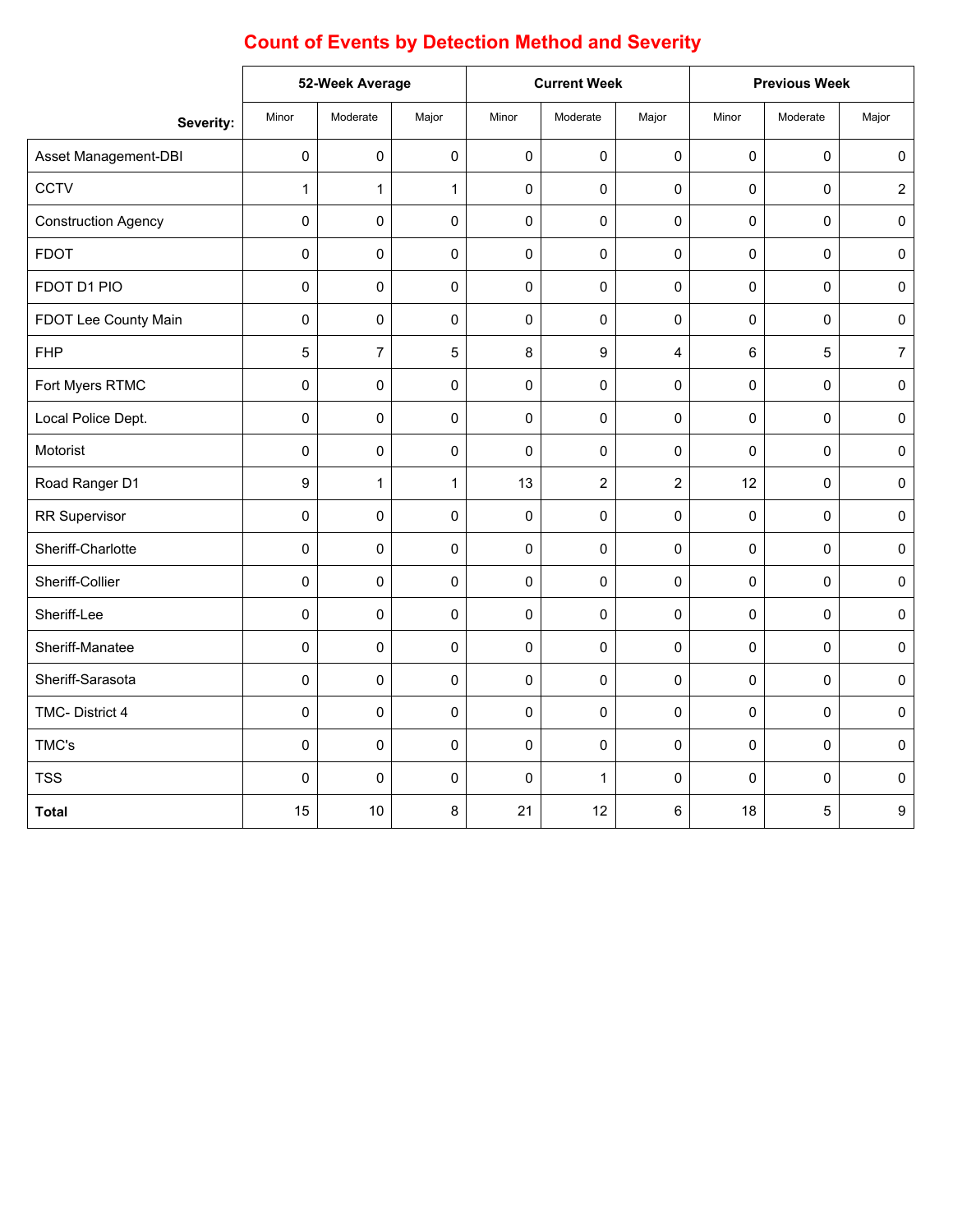# **Count of Events by Detection Method and Severity**

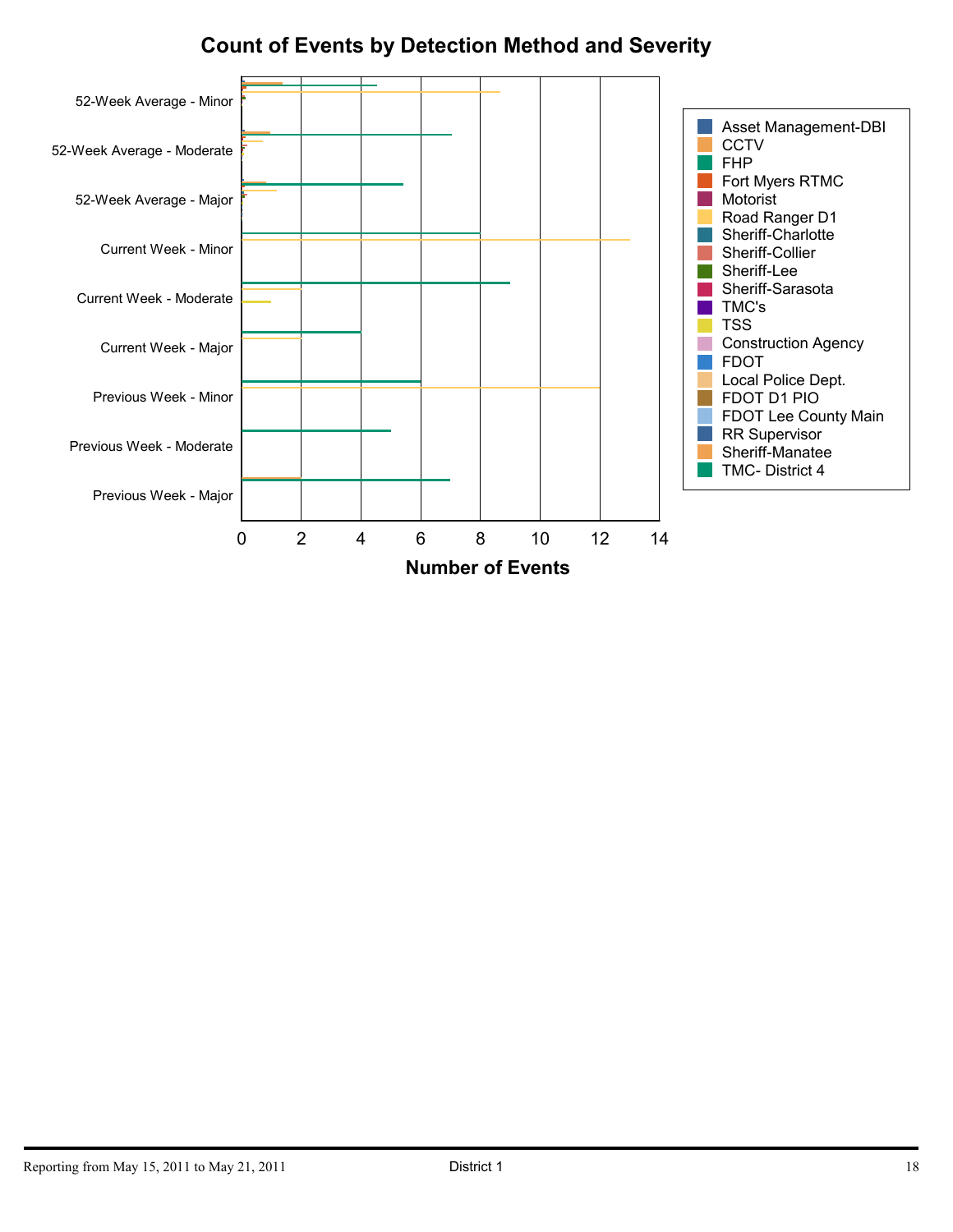### **Road Ranger / SIRV Performance Measures**

| 52-Week Average                  | <b>Current Week</b> | <b>Previous Week</b> |
|----------------------------------|---------------------|----------------------|
| 1                                | 0                   |                      |
| 1<br>1                           | 0<br>0              |                      |
| $\overline{2}$                   | 1                   | 0                    |
| 3<br>3                           | 1<br>$\overline{2}$ | 0<br>0               |
| 3                                | 1                   | 1                    |
| 3<br>4                           | 1<br>1              |                      |
| $\overline{2}$                   | $\mathbf{0}$        |                      |
| $\overline{c}$<br>$\overline{2}$ | 0<br>$\mathbf{0}$   |                      |
| 3                                | 0                   | $\overline{2}$       |
| 3<br>3                           | 0<br>0              | $\overline{2}$<br>4  |
|                                  |                     | 5                    |
| 12                               | $\overline{2}$      | 5<br>7               |
|                                  | 11<br>13            | $\overline{2}$<br>3  |

#### **RR/SIRV Performance By County**

*Values presented are:* 

*- Total Events with a RR/SIRV Response - Total RR/SIRV Responses,*

*- Total Activities Performed*

# **Total RR / SIRV Responses by County**

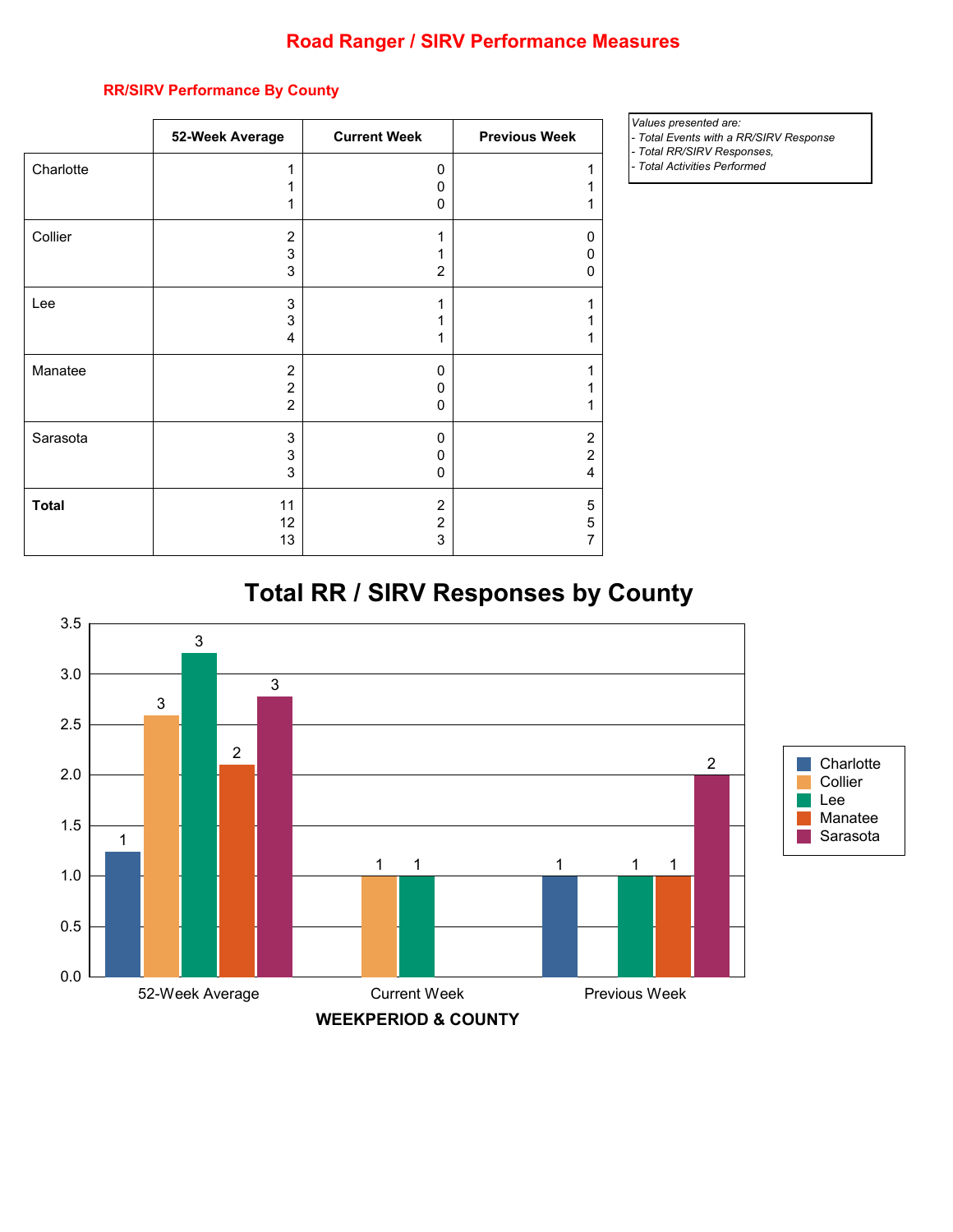# **Percentage of activity types for all activities in the current week**



| <b>Assist FHP</b> | 33.3%     |
|-------------------|-----------|
| Debris            | 33.3%     |
| MOT non-specific  | 33.3%     |
| Total:            | $100.0\%$ |

| <b>Activity Types for all Activities</b> | 52-Week Average | <b>Current Week</b> | <b>Previous Week</b> |
|------------------------------------------|-----------------|---------------------|----------------------|
| Abandoned                                | $\pmb{0}$       | $\pmb{0}$           | $\mathsf 0$          |
| Activity                                 | $\mathbf 0$     | $\pmb{0}$           | $\pmb{0}$            |
| <b>Assist FHP</b>                        | $\mathbf{1}$    | $\mathbf{1}$        | $\mathbf{1}$         |
| Debris                                   | 5               | 1                   | $\overline{2}$       |
| Deploy Cones                             | $\mathbf 0$     | $\pmb{0}$           | $\pmb{0}$            |
| Diesel                                   | $\mathbf 0$     | $\pmb{0}$           | $\pmb{0}$            |
| Dispatch Not Found                       | $\mathbf 0$     | 0                   | $\pmb{0}$            |
| <b>Flat Tire</b>                         | $\mathbf 0$     | $\pmb{0}$           | $\mathbf{1}$         |
| Gas                                      | $\mathbf 0$     | 0                   | $\pmb{0}$            |
| Jump                                     | $\mathbf 0$     | $\pmb{0}$           | $\pmb{0}$            |
| Minor Repair                             | $\mathbf 0$     | $\pmb{0}$           | $\pmb{0}$            |
| Miscellaneous                            | $\pmb{0}$       | $\pmb{0}$           | $\pmb{0}$            |
| MOT non-specific                         | $\sqrt{5}$      | 1                   | 3                    |
| No Assistance                            | $\pmb{0}$       | $\mathsf 0$         | $\pmb{0}$            |
| Other                                    | $\mathbf{1}$    | 0                   | $\mathsf 0$          |
| Push                                     | $\pmb{0}$       | $\mathsf 0$         | $\pmb{0}$            |
| Radio                                    | $\mathbf 0$     | 0                   | $\pmb{0}$            |
| Tow                                      | $\pmb{0}$       | $\pmb{0}$           | $\pmb{0}$            |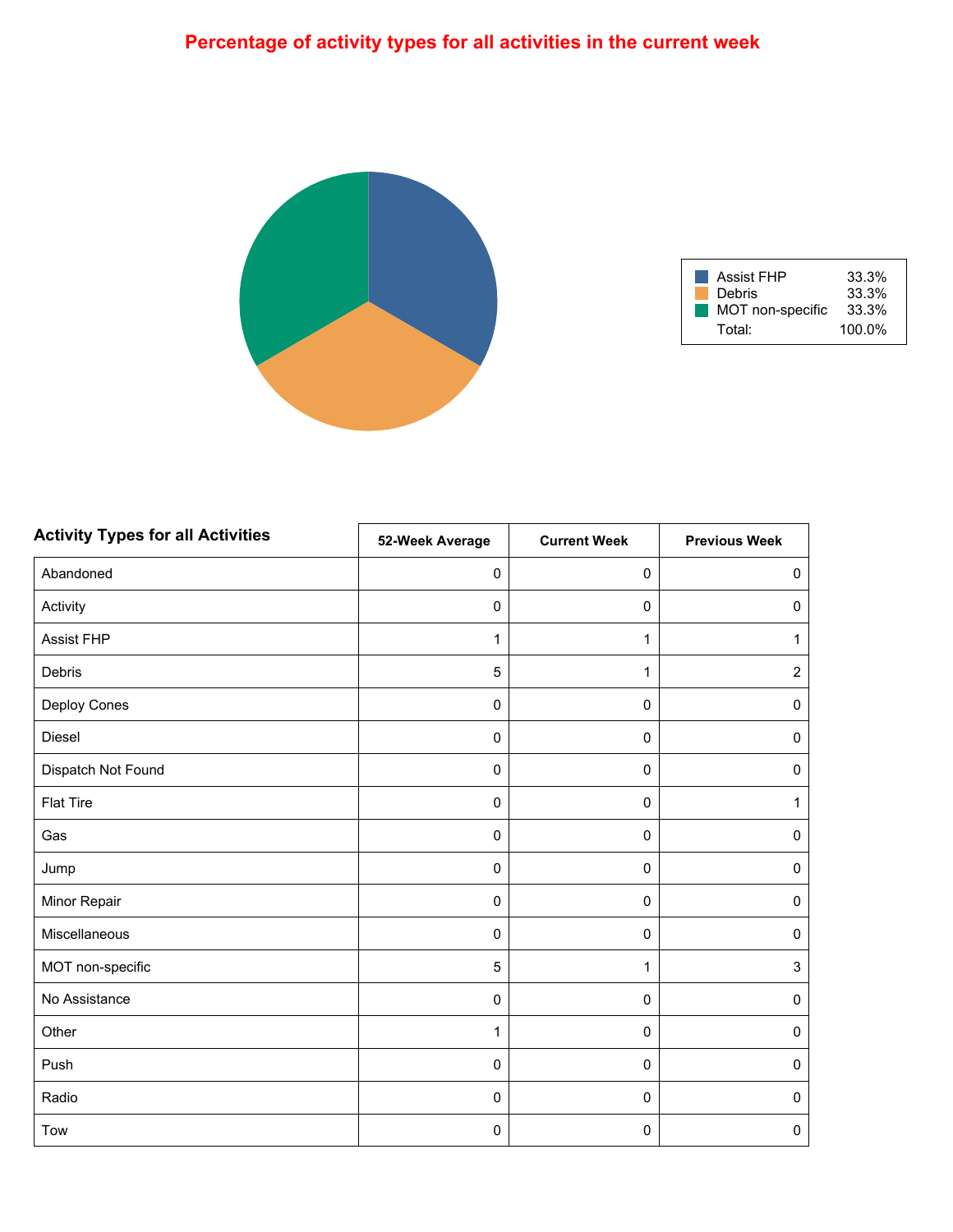|                     | 52-Week Average | <b>Current Week</b> | <b>Previous Week</b> |
|---------------------|-----------------|---------------------|----------------------|
| Transport           | 0               | 0                   | $\mathbf{0}$         |
| Unsuccessful repair | 0               | 0                   | $\Omega$             |
| Water               |                 | 0                   | 0                    |
| Wildlife            | 0               | 0                   | 0                    |
| Total               | 13              | 3                   |                      |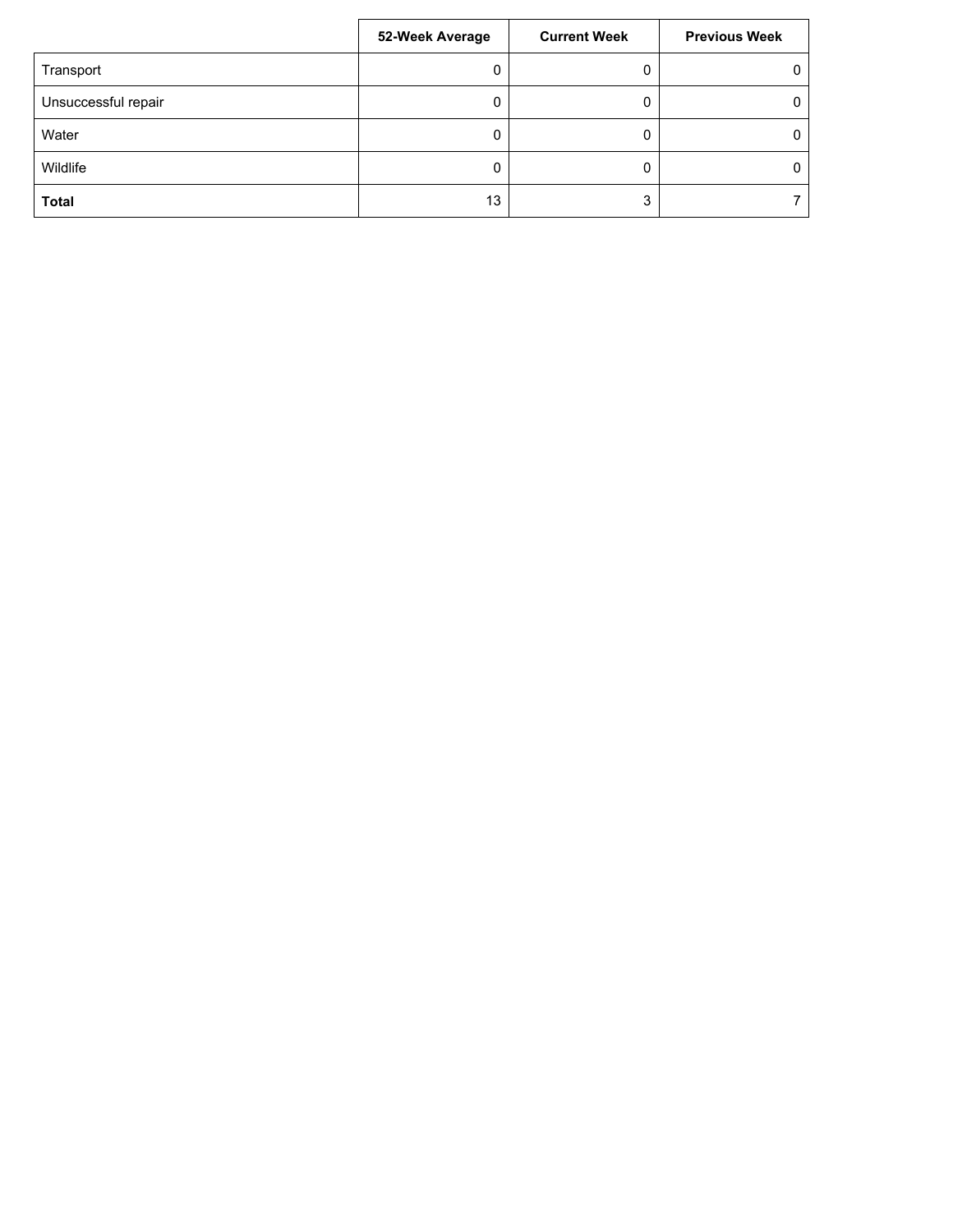## **RR/SIRV Performance By Truck**

*Values presented are: - Total Events with a RR/SIRV Response - Total RR/SIRV Responses,*

*- Total Activities Performed*

#### **Total RR/SIRV Responses by Truck**

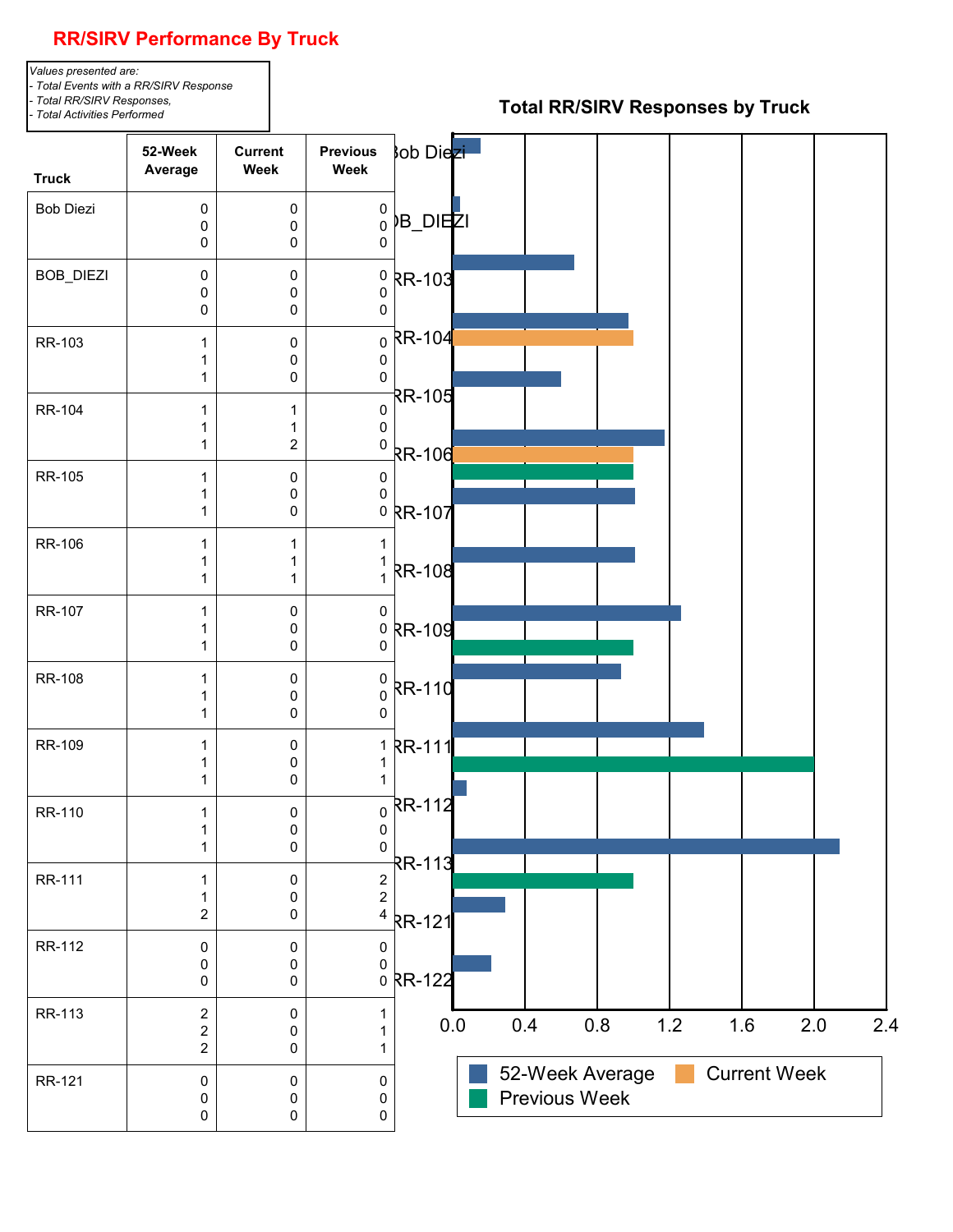|               | 52-Week<br>Average | <b>Current</b><br>Week   | <b>Previous</b><br>Week |
|---------------|--------------------|--------------------------|-------------------------|
| <b>RR-122</b> | 0<br>0<br>0        | 0<br>0                   |                         |
| <b>Total</b>  | 11<br>12<br>13     | 2<br>$\overline{2}$<br>3 | 5<br>5                  |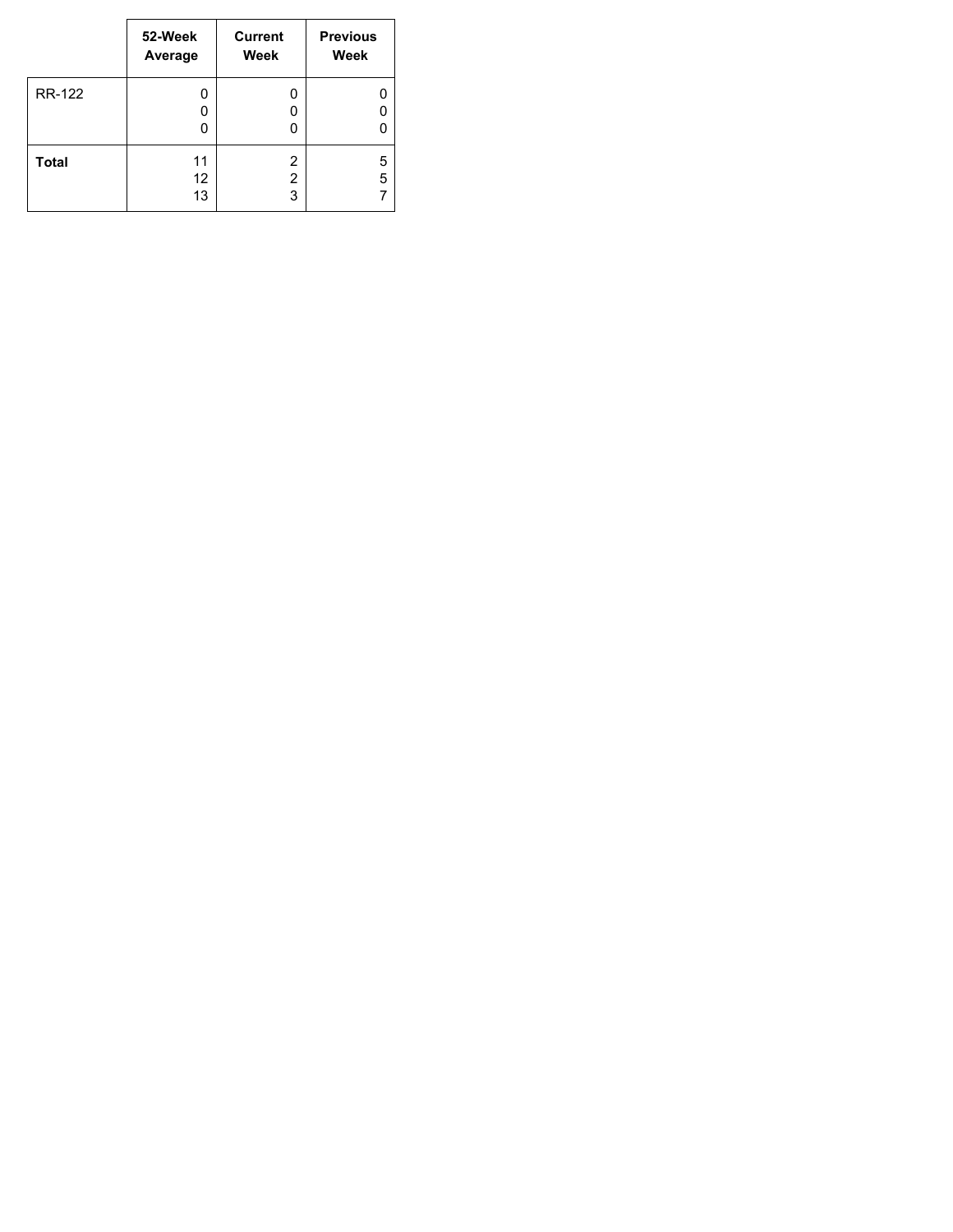## **RR/SIRV Performance By Beat**

*Values presented are: - Total Events with a RR/SIRV Response - Total RR/SIRV Responses, - Total Activities Performed*

#### **Total RR/SIRV Responses by Beat**

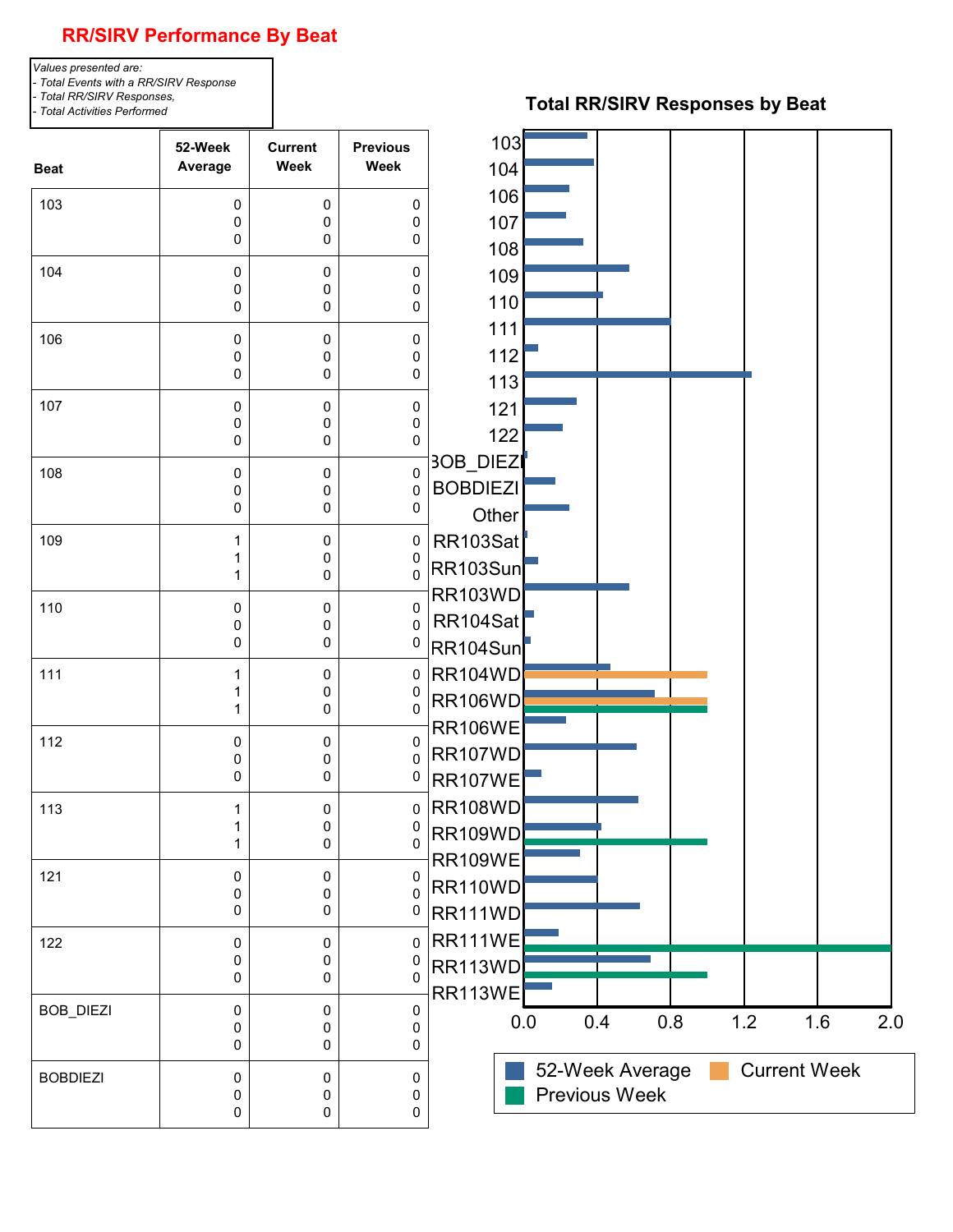|                | 52-Week | <b>Current</b> | <b>Previous</b> |
|----------------|---------|----------------|-----------------|
|                | Average | Week           | Week            |
| Other          | 0       | 0              | 0               |
|                | 0       | 0              | 0               |
|                | 0       | 0              | 0               |
| RR103Sat       | 0       | 0              | 0               |
|                | 0       | 0              | 0               |
|                | 0       | 0              | 0               |
| RR103Sun       | 0       | 0              | 0               |
|                | 0       | 0              | 0               |
|                | 0       | 0              | 0               |
| <b>RR103WD</b> | 1       | 0              | 0               |
|                | 1       | 0              | 0               |
|                | 1       | 0              | 0               |
| RR104Sat       | 0       | 0              | 0               |
|                | 0       | 0              | 0               |
|                | 0       | 0              | 0               |
| RR104Sun       | 0       | 0              | 0               |
|                | 0       | 0              | 0               |
|                | 0       | 0              | 0               |
| <b>RR104WD</b> | 0       | 1              | 0               |
|                | 0       | 1              | 0               |
|                | 1       | $\overline{2}$ | 0               |
| <b>RR106WD</b> | 1       | 1              | 1               |
|                | 1       | 1              | 1               |
|                | 1       | 1              | 1               |
| <b>RR106WE</b> | 0       | 0              | 0               |
|                | 0       | 0              | 0               |
|                | 0       | 0              | 0               |
| <b>RR107WD</b> | 1       | 0              | 0               |
|                | 1       | 0              | 0               |
|                | 1       | 0              | 0               |
| <b>RR107WE</b> | 0       | 0              | 0               |
|                | 0       | 0              | 0               |
|                | 0       | 0              | 0               |
| <b>RR108WD</b> | 1       | 0              | 0               |
|                | 1       | 0              | 0               |
|                | 1       | 0              | 0               |
| <b>RR109WD</b> | 0       | 0              | 1               |
|                | 0       | 0              | 1               |
|                | 0       | 0              | 1               |
| <b>RR109WE</b> | 0       | 0              | 0               |
|                | 0       | 0              | 0               |
|                | 0       | 0              | 0               |
| RR110WD        | 0       | 0              | 0               |
|                | 0       | 0              | 0               |
|                | 0       | 0              | 0               |
| RR111WD        | 1       | 0              | 0               |
|                | 1       | 0              | 0               |
|                | 1       | 0              | 0               |

 $\overline{\phantom{0}}$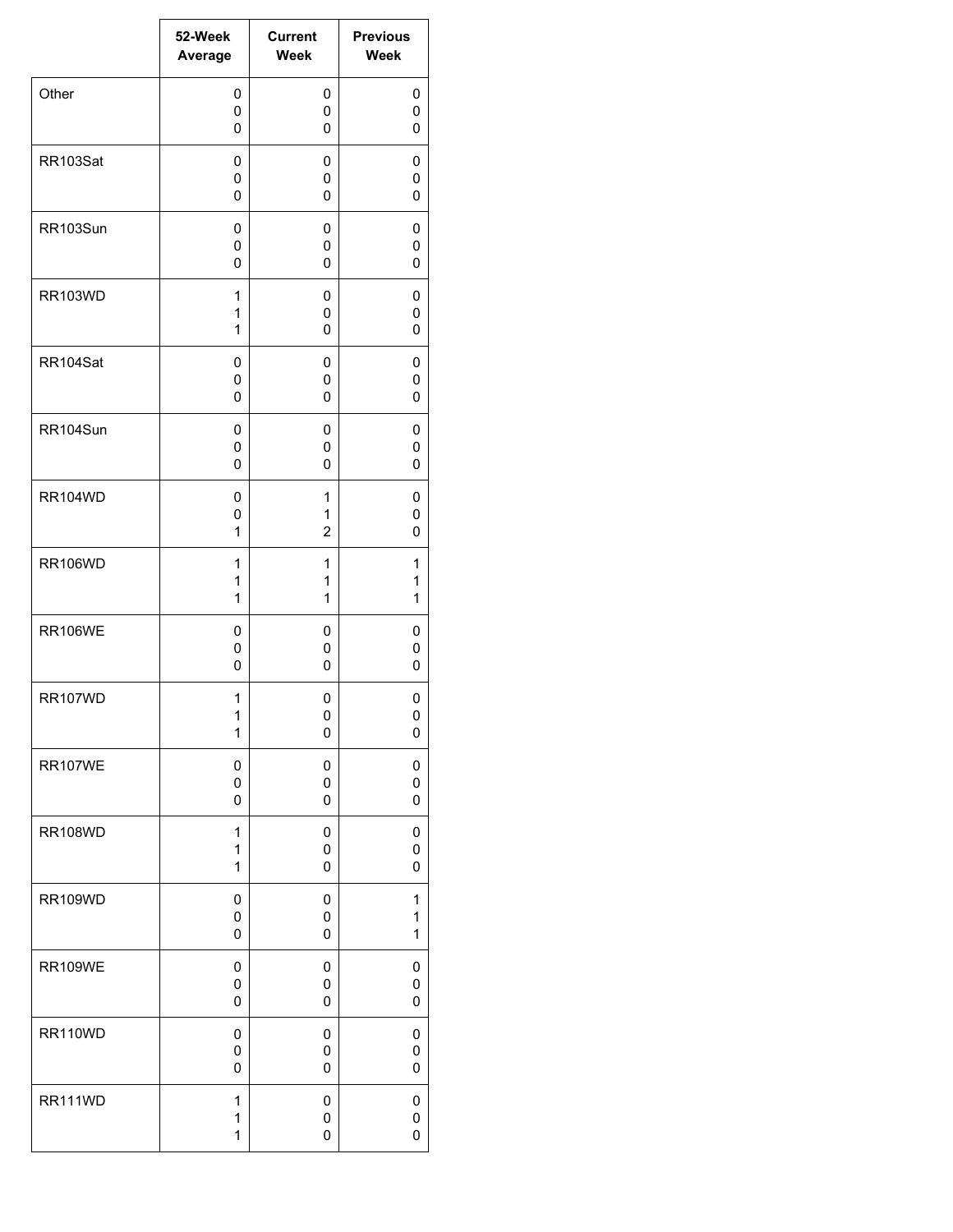|                | 52-Week     | <b>Current</b> | <b>Previous</b> |
|----------------|-------------|----------------|-----------------|
|                | Average     | Week           | Week            |
| RR111WE        | 0           | 0              | 2               |
|                | 0           | 0              | $\overline{2}$  |
|                | 0           | 0              | 4               |
| RR113WD        | 1<br>1<br>1 | 0<br>0<br>O    | 1<br>1          |
| <b>RR113WE</b> | 0           | 0              | 0               |
|                | 0           | 0              | 0               |
|                | 0           | 0              | 0               |
| <b>Total</b>   | 11          | 2              | 5               |
|                | 12          | 2              | 5               |
|                | 13          | 3              | 7               |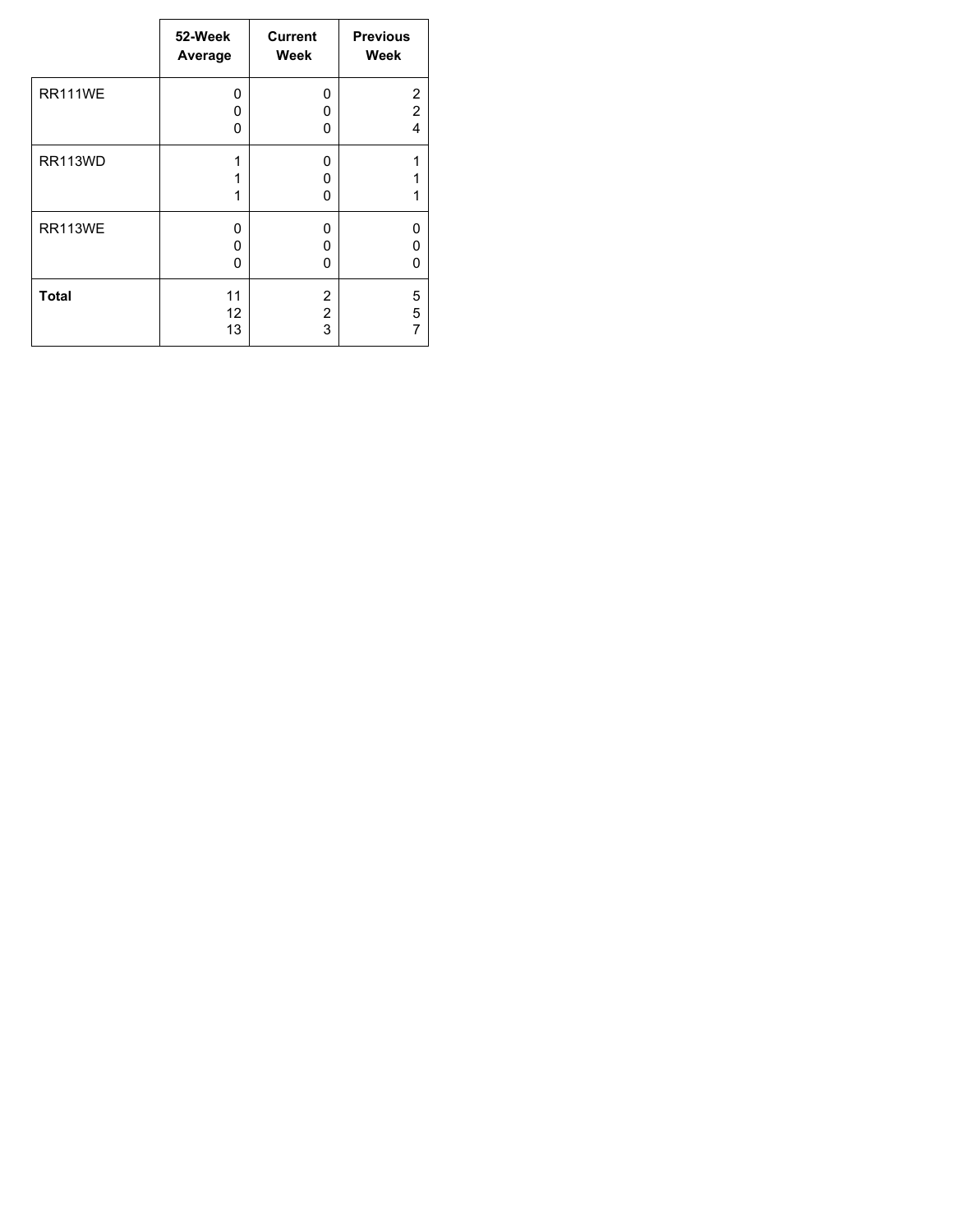#### **RR/SIRV Performance By Hour of Day**

*Values presented are:* 

*- Total Events with a RR/SIRV Response*

*- Total RR/SIRV Responses,*

*- Total Activities Performed*

|       | 52-Week      | <b>Current</b>   | <b>Previous</b>         |
|-------|--------------|------------------|-------------------------|
|       | Average      | <b>Week</b>      | Week                    |
| 00:00 | 0            | 0                | 0                       |
|       | 0            | 0                | $\pmb{0}$               |
|       | 0            | 0                | 0                       |
| 02:00 | 0            | 0                | 0                       |
|       | 0            | 0                | 0                       |
|       | 0            | 0                | 0                       |
| 05:00 | 0            | 0                | 0                       |
|       | 0            | 0                | 0                       |
|       | 0            | 0                | 0                       |
| 06:00 | 0            | 0                | 0                       |
|       | 0            | 0                | 0                       |
|       | 0            | 0                | 0                       |
| 07:00 | 1            | 0                | 0                       |
|       | 1            | 0                | 0                       |
|       | 1            | 0                | 0                       |
| 08:00 | 1            | 1                | 0                       |
|       | 1            | 1                | 0                       |
|       | 1            | $\mathbf{1}$     | 0                       |
| 09:00 | 1            | 0                | 1                       |
|       | 1            | 0                | 1                       |
|       | 1            | 0                | 1                       |
| 10:00 | 1            | 0                | 1                       |
|       | 1            | 0                | 1                       |
|       | 1            | 0                | $\overline{c}$          |
| 11:00 | 1            | 0                | 1                       |
|       | 1            | 0                | 1                       |
|       | 1            | 0                | $\overline{2}$          |
| 12:00 | 1            | 1                | $\overline{\mathbf{c}}$ |
|       | $\mathbf 1$  | $\mathbf 1$      | $\overline{\mathbf{c}}$ |
|       | 1            | $\boldsymbol{2}$ | $\boldsymbol{2}$        |
| 13:00 | 1            | $\pmb{0}$        | 0                       |
|       | 1            | 0                | $\pmb{0}$               |
|       | $\mathbf{1}$ | $\pmb{0}$        | 0                       |
| 14:00 | 1            | $\pmb{0}$        | 0                       |
|       | 1            | 0                | 0                       |
|       | $\mathbf{1}$ | 0                | 0                       |
| 15:00 | $\mathbf{1}$ | $\pmb{0}$        | 0                       |
|       | 1            | $\pmb{0}$        | 0                       |
|       | $\mathbf{1}$ | 0                | 0                       |
| 16:00 | $\mathbf{1}$ | 0                | 0                       |
|       | 1            | $\pmb{0}$        | 0                       |
|       | 1            | 0                | $\pmb{0}$               |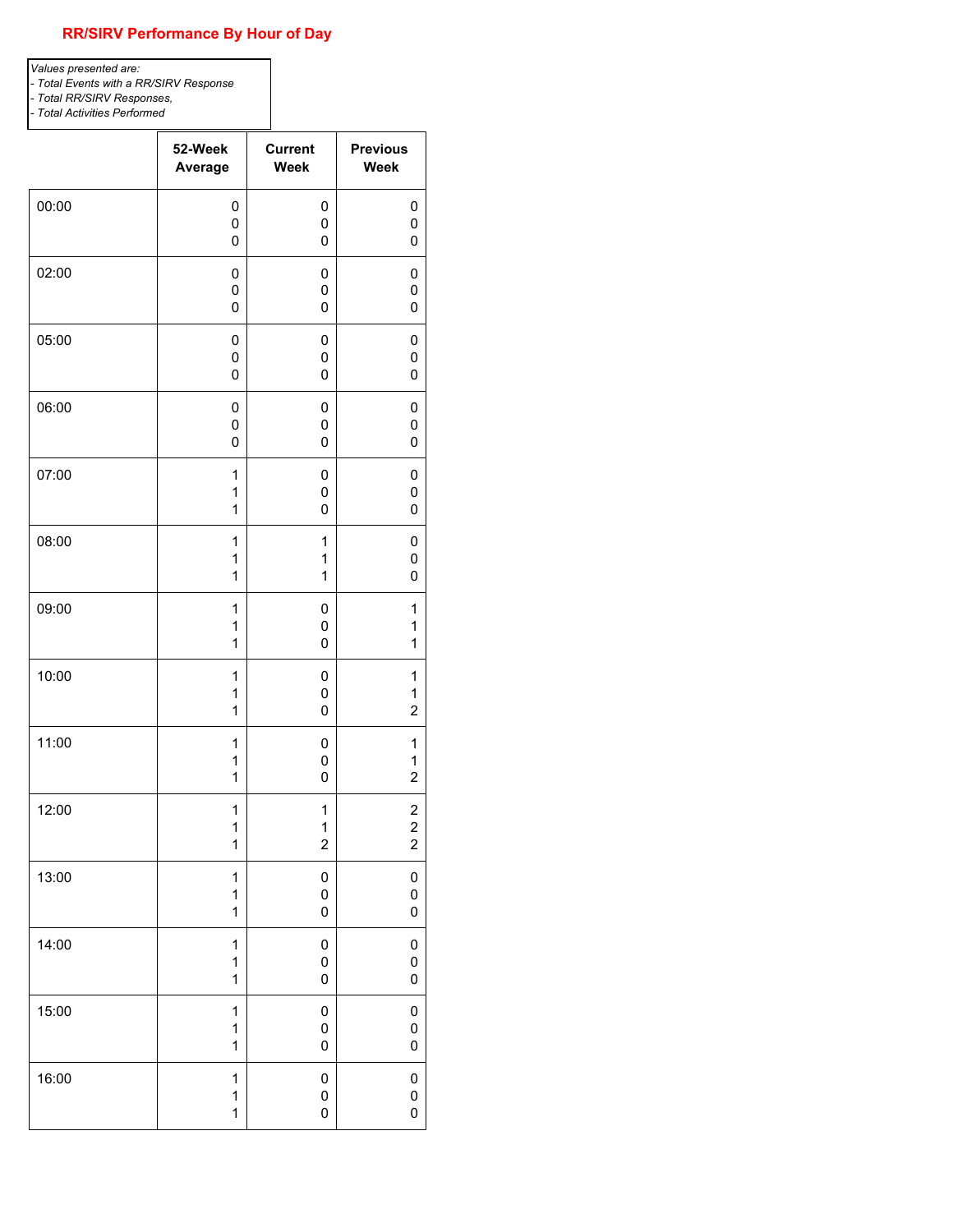|       | 52-Week     | <b>Current</b> | <b>Previous</b> |
|-------|-------------|----------------|-----------------|
|       | Average     | <b>Week</b>    | Week            |
| 17:00 | 1           | $\mathbf 0$    | 0               |
|       | 1           | $\mathbf 0$    | 0               |
|       | 1           | $\mathbf 0$    | 0               |
| 18:00 | 1           | 0              | 0               |
|       | 1           | $\mathbf 0$    | 0               |
|       | 1           | $\mathbf 0$    | 0               |
| 19:00 | 0           | 0              | 0               |
|       | 0           | 0              | 0               |
|       | 0           | $\mathbf 0$    | 0               |
| 20:00 | 0           | 0              | 0               |
|       | 0           | $\mathbf 0$    | 0               |
|       | 0           | $\mathbf{0}$   | 0               |
| 21:00 | 0           | 0              | 0               |
|       | 0           | 0              | 0               |
|       | $\mathbf 0$ | $\mathbf 0$    | 0               |
| 22:00 | 0           | 0              | 0               |
|       | 0           | $\mathbf 0$    | 0               |
|       | 0           | $\mathbf 0$    | 0               |
| 23:00 | $\mathbf 0$ | $\mathbf 0$    | 0               |
|       | 0           | 0              | 0               |
|       | 0           | $\mathbf 0$    | 0               |

## **Count of Responses by Hour of Day**

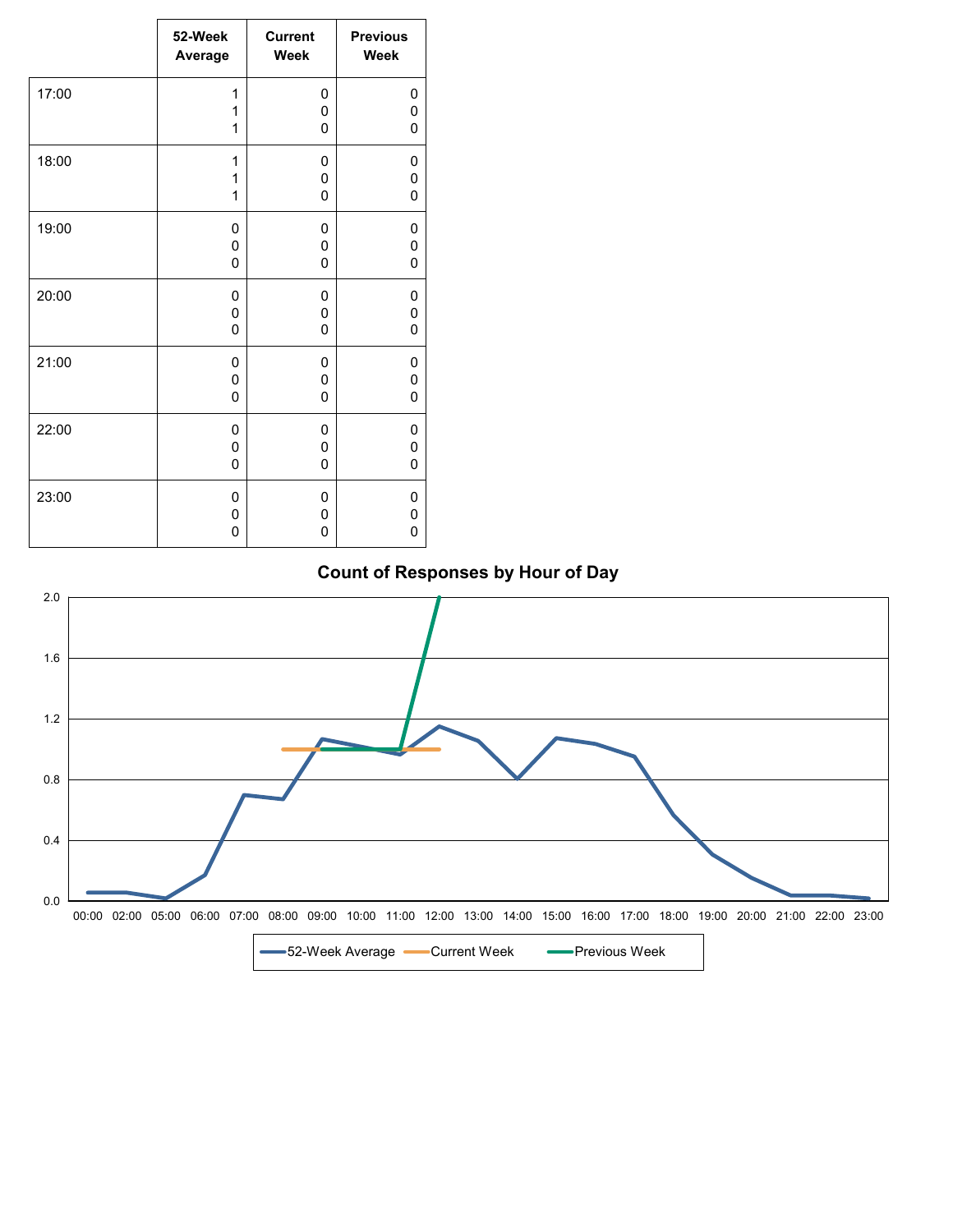#### **RR/SIRV Performance By Day of Week**

|              | 52-Week                                                              | <b>Current</b>           | <b>Previous</b>                            |
|--------------|----------------------------------------------------------------------|--------------------------|--------------------------------------------|
|              | Average                                                              | <b>Week</b>              | Week                                       |
| Sunday       | 1<br>1<br>$\overline{2}$                                             | 0<br>0<br>0              | $\begin{array}{c} 2 \\ 2 \\ 4 \end{array}$ |
| Monday       | $\overline{\mathbf{c}}$                                              | 1                        | 0                                          |
|              | $\overline{\mathbf{c}}$                                              | 1                        | 0                                          |
|              | $\overline{2}$                                                       | 1                        | 0                                          |
| Tuesday      | 2<br>$\frac{2}{2}$                                                   | 0<br>0<br>0              | 0<br>0<br>0                                |
| Wednesday    | 2                                                                    | 0                        | 1                                          |
|              | $\overline{\mathbf{c}}$                                              | 0                        | 1                                          |
|              | $\overline{2}$                                                       | 0                        | 1                                          |
| Thursday     | $\overline{\mathbf{c}}$<br>$\overline{\mathbf{c}}$<br>$\overline{2}$ | 1<br>1<br>$\overline{2}$ | $\begin{array}{c} 2 \\ 2 \\ 2 \end{array}$ |
| Friday       | 2                                                                    | 0                        | 0                                          |
|              | $\overline{c}$                                                       | 0                        | 0                                          |
|              | $\overline{2}$                                                       | 0                        | 0                                          |
| Saturday     | 1                                                                    | 0                        | 0                                          |
|              | 1                                                                    | 0                        | 0                                          |
|              | 1                                                                    | 0                        | 0                                          |
| <b>Total</b> | 11                                                                   | 2                        | 5                                          |
|              | 12                                                                   | $\overline{\mathbf{c}}$  | 5                                          |
|              | 13                                                                   | 3                        | $\overline{7}$                             |

*Values presented are:* 

*- Total Events with a RR/SIRV Response - Total RR/SIRV Responses,*

*- Total Activities Performed*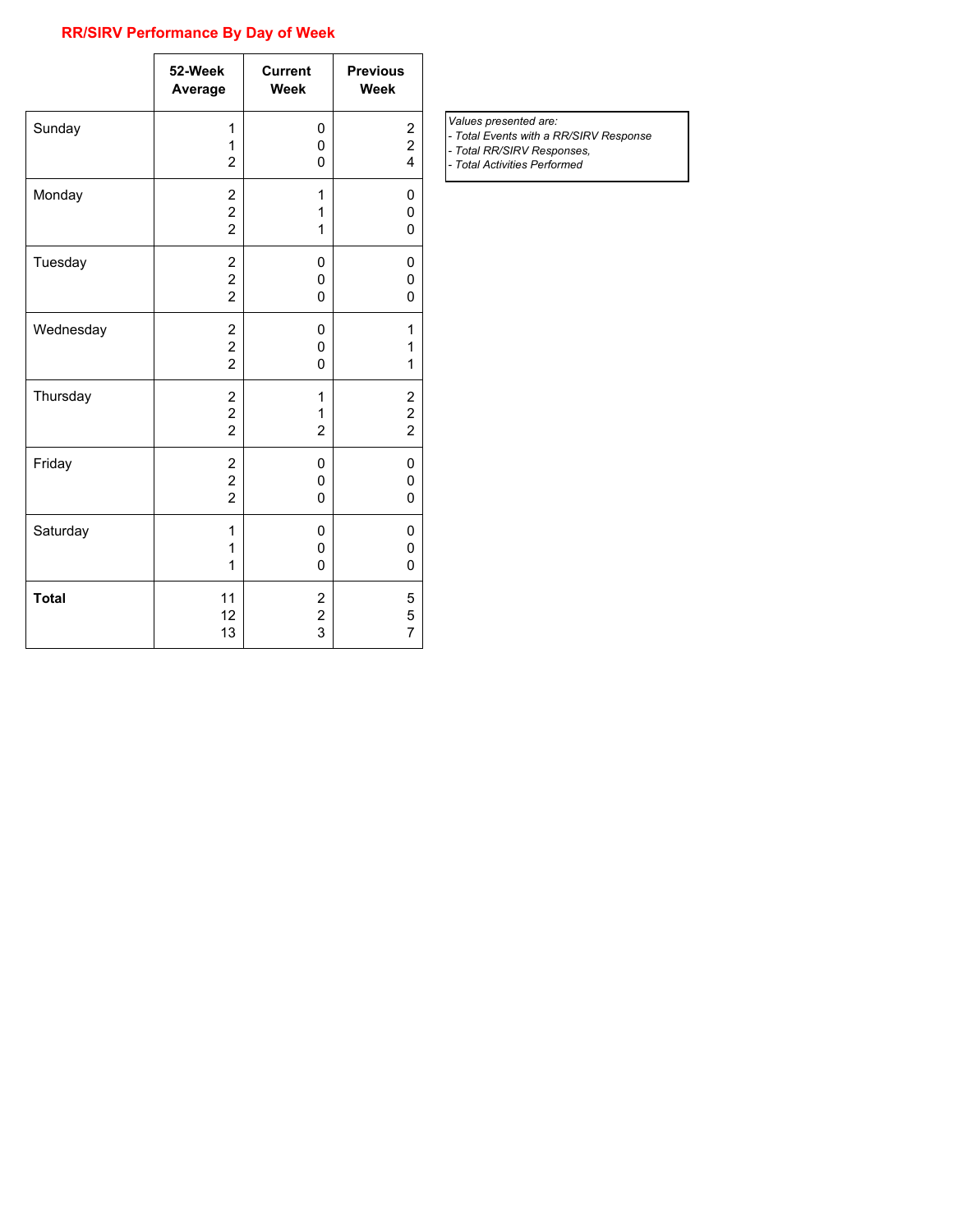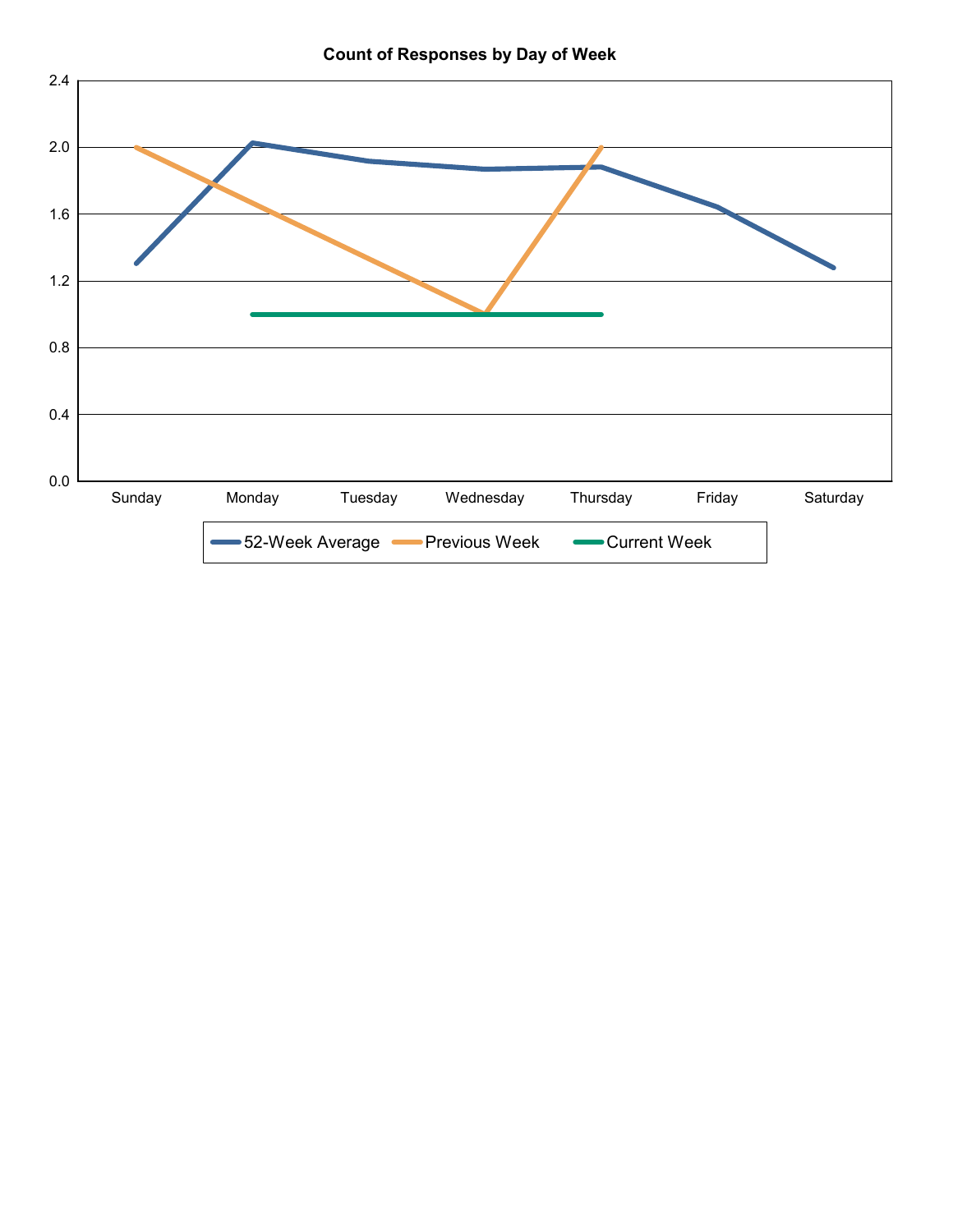

# **Road Ranger / SIRV Responses by Time of Day and Day of Week**

**Road Ranger / SIRV Responses by Time of Day and Day of Week**